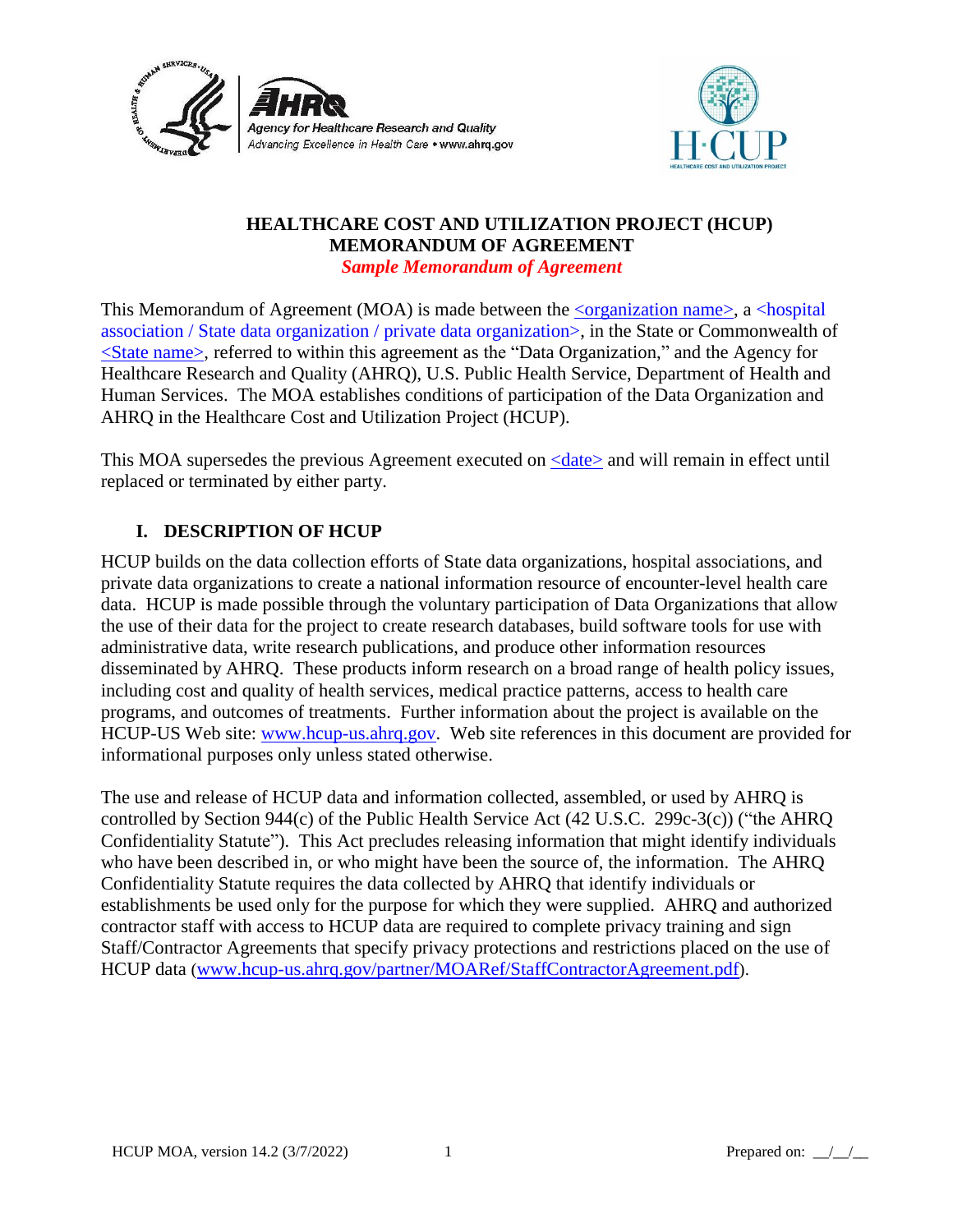## **II. LEVELS OF PARTICIPATION FOR DATA ORGANIZATIONS**

### **A.** *DESCRIPTION OF BASIC PARTICIPATION*

All Data Organizations that participate in HCUP (referred to as "HCUP Partners") meet the criteria for inclusion of State-level data in HCUP, or "basic participation." This means that a Data Organization has agreed to the inclusion of their data in the Intramural<sup>1</sup> State Inpatient Databases (SID) and the National Inpatient Sample (NIS). A brief description of these databases follows.

- 1. Intramural State Inpatient Databases (**Intramural SID**) The HCUP Intramural SID are produced annually and contain 100 percent of inpatient discharge records for all or almost all hospitals in States participating in HCUP. Intramural databases are available only to authorized AHRQ staff, their contractors, and guest researchers. <sup>2</sup> The data are used for research, aggregate statistical reporting, and development of software tools that assist in analysis of administrative health care data. More information about the SID is available in the *State Inpatient Databases Overview* on HCUP-US: [www.hcup-us.ahrq.gov/sidoverview.jsp.](http://www.hcup-us.ahrq.gov/sidoverview.jsp)
- 2. National Inpatient Sample (**NIS<sup>3</sup>** ) The HCUP NIS approximates a 20 percent stratified sample of all discharges from U.S. community hospitals, excluding rehabilitation and longterm acute care hospitals. The NIS is produced annually, and the sample is designed to be nationally representative. The NIS is referred to as a "restricted-access public release database" 4 because it is made available to researchers and analysts outside of AHRQ. Dissemination of restricted-access public release databases is accomplished through a mechanism called the HCUP Central Distributor (described below in Section II.D). More information about the NIS is available in the *National Inpatient Sample Overview* on HCUP-US: [www.hcup-us.ahrq.gov/nisoverview.jsp.](http://www.hcup-us.ahrq.gov/nisoverview.jsp)

### **B.** *DESCRIPTION OF ADDITIONAL PARTICIPATION – NATIONWIDE DATABASES*

Participation in the additional nationwide databases such as the Kids' Inpatient Database (KID), the Nationwide Emergency Department Sample (NEDS), and the Nationwide Readmissions Database (NRD) is optional; however, HCUP Data Organizations customarily contribute data to these databases.

- 1. Kids' Inpatient Database (**KID**) The KID is a sample of pediatric inpatient discharge records (for newborns, children, and adolescents) extracted from the collection of HCUP Intramural SID and produced approximately every three years. The KID is made available as a restricted-access public release database to researchers and analysts outside of AHRQ through the HCUP Central Distributor. More information about the KID is provided in the *Kids' Inpatient Database Overview* on HCUP-US: [www.hcup-us.ahrq.gov/kidoverview.jsp.](http://www.hcup-us.ahrq.gov/kidoverview.jsp)
- 2. Nationwide Ambulatory Surgery Sample (**NASS**) The NASS consists of a sample of hospital-owned outpatient surgery facilities, either within the hospital itself or in hospitalowned free-standing facilities, constructed from the HCUP Intramural State Ambulatory

 $\overline{a}$ <sup>1</sup> "Intramural" refers to activities that take place under the direction of AHRQ staff and are bound by AHRQ policies and procedures.

<sup>&</sup>lt;sup>2</sup> "Guest researchers" is a term used by AHRQ to describe academic scientists, Federal employees, or graduate/PhD level students who have been authorized to use Agency resources to further their research or training. For specific approved projects, guest researchers are sometimes given access to HCUP intramural data under supervision and guidance of a member of the HCUP team.

<sup>&</sup>lt;sup>3</sup> Nationwide Inpatient Sample was renamed National Inpatient Sample to reflect sample design changes effective with the 2012 NIS.

<sup>4</sup> "Restricted-access public release" means the HCUP State and nationwide data are available to the public under certain restricted conditions that include an application process for receipt of State databases, an electronic training course, and submission of a signed HCUP Data Use Agreement for State and nationwide databases.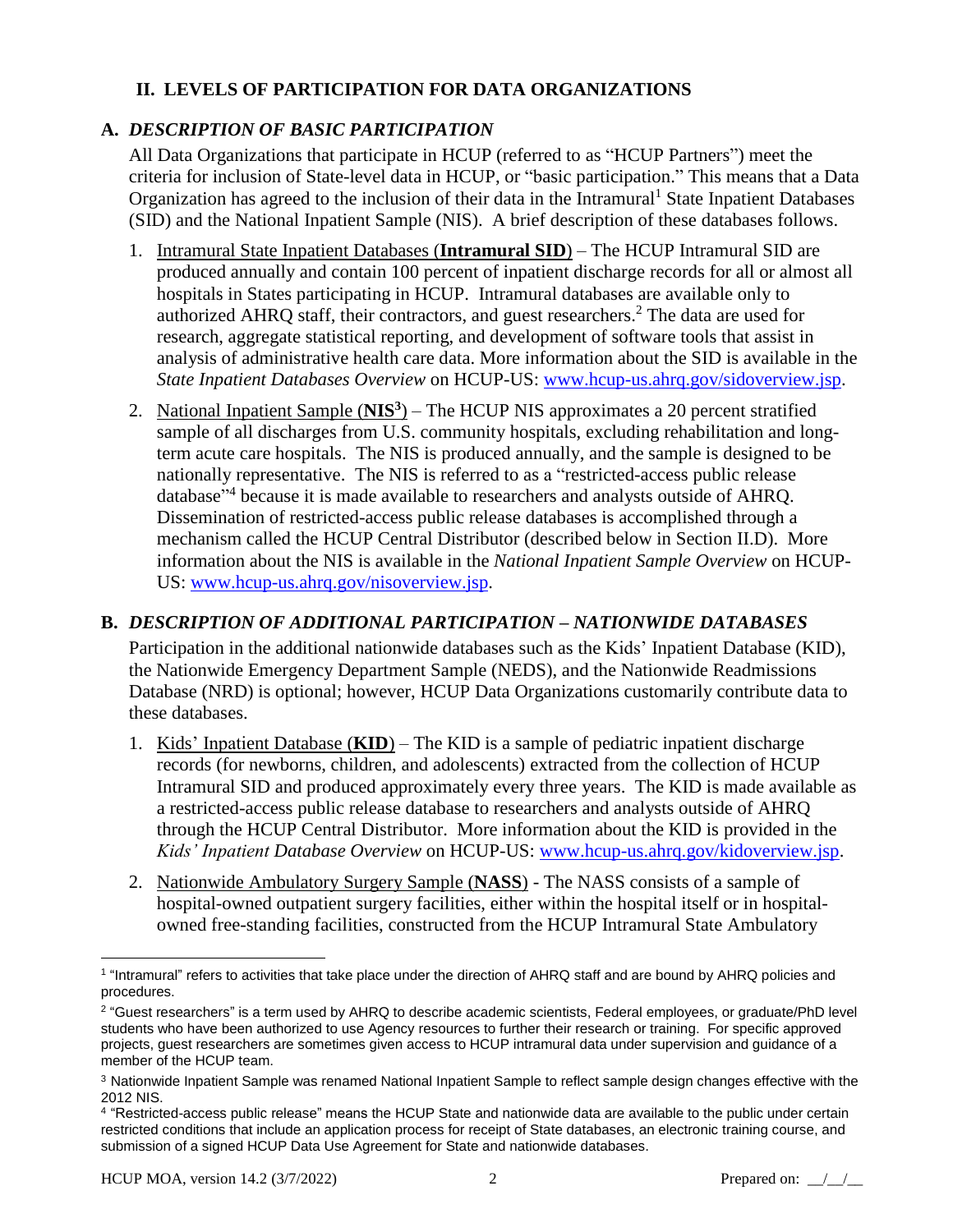Surgery and Services Databases (SASD). The NASS is produced annually and represents approximately 50 percent of hospital-owned outpatient surgery facilities in the U.S., including all of their in-scope major surgeries. The NASS enables researchers to analyze selected ambulatory surgery utilization patterns and supports public health professionals, administrators, policymakers, and clinicians in their decision-making regarding this critical source of care. The NASS tracks information about ambulatory surgery visits across the country, including geographic, hospital and patient characteristics, and the nature of visits (e.g., types of surgeries performed). Weights are provided to calculate national estimates. Starting with 2016, the NASS is made available as a restricted-access public release database to researchers and analysts outside of AHRQ through the HCUP Central Distributor. More information about the NASS will be available on HCUP-US when the files are released in calendar year 2019.

- 3. Nationwide Emergency Department Sample (**NEDS**) The NEDS consists of a sample of hospital-based emergency departments (EDs) from the collection of the HCUP Intramural SID and State Emergency Department Databases (SEDD). The database contains records for patients that are treated and released from the ED, as well as patients admitted to the hospital through the ED. The sampling strategy for the NEDS approximates a 20 percent stratified sample of U.S. community hospitals with emergency departments and includes all ED-related discharges from the selected hospitals. Starting with 2006 data, the NEDS is made available as a restricted-access public release database to researchers and analysts outside of AHRQ through the HCUP Central Distributor. More information about the NEDS is available in the *Nationwide Emergency Department Sample Overview* on HCUP-US: [www.hcup](http://www.hcup-us.ahrq.gov/nedsoverview.jsp)[us.ahrq.gov/nedsoverview.jsp.](http://www.hcup-us.ahrq.gov/nedsoverview.jsp)
- 4. Nationwide Readmissions Database (**NRD**) The NRD is a calendar-year, discharge-level database constructed from the HCUP SID with verified patient linkage numbers that can be used to track a person across hospitals within a State. The NRD was designed to support various types of analyses of national readmission rates. The database includes discharges for patients with and without repeat hospital visits in a year and those who have died in the hospital. Repeat stays may or may not be related. The criteria to determine the relationship between hospital admissions is left to the analyst using the NRD. The NRD was constructed as a sample of convenience consisting of 100 percent of the eligible discharges. Discharge weights for national estimates are developed using the target universe of U.S. community hospitals (excluding rehabilitation and long-term acute care hospitals) in the United States. Starting with data year 2013, the NRD is made available as a restricted-access public release database to researchers and analysts outside of AHRQ through the HCUP Central Distributor. More information about the NRD is available in the *Nationwide Readmissions Database Overview* on HCUP-US: [www.hcup-us.ahrq.gov/nrdoverview.jsp.](http://www.hcup-us.ahrq.gov/nrdoverview.jsp)

### **C.** *DESCRIPTION OF ADDITIONAL PARTICIPATION - OUTPATIENT DATA*

Participation in the following Intramural outpatient databases is optional.

1. Intramural State Ambulatory Surgery and Services Databases (**Intramural SASD**) – The Intramural SASD are produced annually and are available only to authorized AHRQ staff, their contractors, and guest researchers. The SASD contain data for ambulatory surgery and other outpatient services from hospital-owned facilities. In addition, some States provide ambulatory surgery and outpatient services from nonhospital-owned facilities. More information about the SASD is available in the *State Ambulatory Surgery and Services Databases Overview* on HCUP-US: [www.hcup-us.ahrq.gov/sasdoverview.jsp.](http://www.hcup-us.ahrq.gov/sasdoverview.jsp)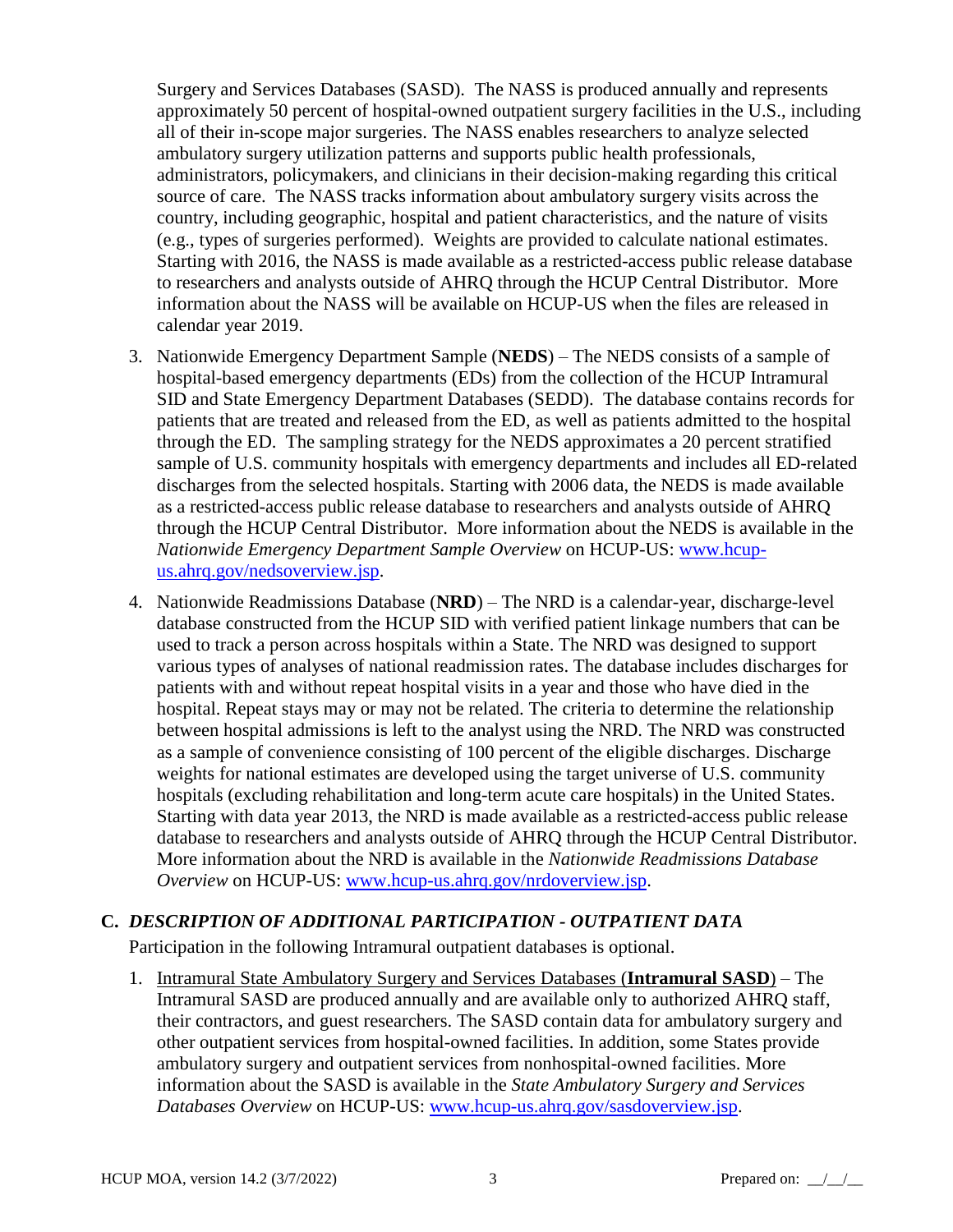2. Intramural State Emergency Department Databases (**Intramural SEDD**) – The Intramural SEDD are produced annually and are available only to authorized AHRQ staff, their contractors, and guest researchers. The SEDD contain data for outpatient encounters in hospital-affiliated emergency departments for visits that do not result in hospitalizations. More information about the SEDD is available in the *State Emergency Department Databases Overview* on HCUP-US: [www.hcup-us.ahrq.gov/seddoverview.jsp.](http://www.hcup-us.ahrq.gov/seddoverview.jsp)

### **D.** *DESCRIPTION OF ADDITIONAL PARTICIPATION - HCUP CENTRAL DISTRIBUTOR STATE DATABASES*

Participation in release of State Databases through the HCUP Central Distributor is optional. On behalf of participating Data Organizations, AHRQ prepares and distributes the following restricted-access public release versions of HCUP databases for research use outside of AHRQ:

- HCUP Central Distributor State Inpatient Databases (**CD-SID**)
- HCUP Central Distributor State Ambulatory Surgery and Services Databases (**CD-SASD**)
- HCUP Central Distributor State Emergency Department Databases (**CD-SEDD**).

AHRQ's dissemination of databases through the HCUP Central Distributor is provided at no cost to participating Data Organizations. Each Data Organization sets the purchase price for their HCUP State Databases, and payments received from sales are reimbursed to the Data Organization through AHRQ's contractors. Each Data Organization determines the data elements included in the HCUP Central Distributor version of their SID, SASD, and SEDD, within the AHRQ-defined framework applied to all databases.

The HCUP Central Distributor is described more fully on the "HCUP MOAs and Partnership Documentation" section of HCUP-US. This information includes:

- HCUP Central Distributor Overview: [www.hcup](http://www.hcup-us.ahrq.gov/partner/MOARef/CDoverview.pdf)[us.ahrq.gov/partner/MOARef/CDoverview.pdf](http://www.hcup-us.ahrq.gov/partner/MOARef/CDoverview.pdf)
- HCUP Central Distributor Reimbursement Procedures: [www.hcup](http://www.hcup-us.ahrq.gov/partner/MOARef/CDreimbursement.pdf)[us.ahrq.gov/partner/MOARef/CDreimbursement.pdf](http://www.hcup-us.ahrq.gov/partner/MOARef/CDreimbursement.pdf)
- Sample HCUP DUA: [www.hcup-us.ahrq.gov/partner/MOARef/HCUPDUA.pdf.](http://www.hcup-us.ahrq.gov/partner/MOARef/HCUPDUA.pdf)

# **III.RESPONSIBILITIES OF AHRQ**

AHRQ (directly or through its contractors):

- 1. Agrees to purchase the data files in Section IV.A.1 below, consistent with provisions of applicable Federal regulations. These regulations require AHRQ to purchase data at a reasonable published price established for other comparable data purchasers.
- 2. Agrees to abide by the terms of the HCUP Data Security Plan provided on HCUP-US: [www.hcup-us.ahrq.gov/partner/MOARef/DataSecurityPlan.pdf.](http://www.hcup-us.ahrq.gov/partner/MOARef/DataSecurityPlan.pdf) Changes to the HCUP Data Security Plan will be reported to HCUP Data Organizations.
- 3. Agrees to be responsible for observing all conditions of HCUP data use, and to ensure that authorized contractors to whom it provides HCUP data agree to the same restrictions and conditions.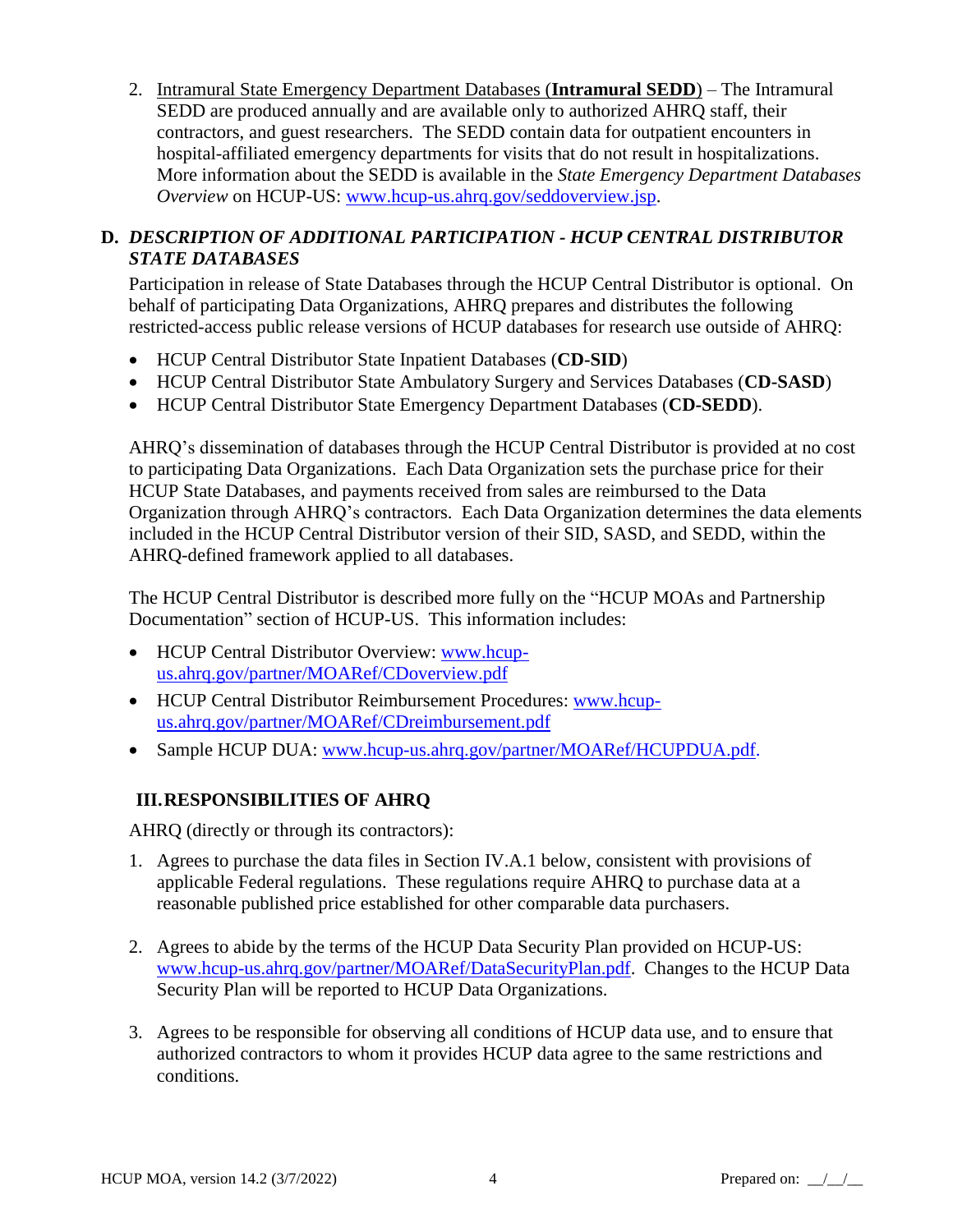- 4. Agrees to provide a list of data elements included in the HCUP databases for review by the Data Organization. The list is available in the electronic *HCUP Data Elements Table* on HCUP-US [\(www.hcup-us.ahrq.gov/partner/MOARef/HCUPdata\\_elements.pdf\)](http://www.hcup-us.ahrq.gov/partner/MOARef/HCUPdata_elements.pdf). Data elements included in HCUP databases may change over time; should this occur, changes will be reported to HCUP Data Organizations.
- 5. Agrees not to alter the data element listings included in Table 1 of this Agreement, *HCUP Intramural State Databases – Approval for Selected Data Elements,* or Table 2, *HCUP Central Distributor (CD) Databases – Restrictions on Release of Data Elements*, without prior approval from your Data Organization.
- 6. Agrees not to release outside of AHRQ (its authorized staff, contractors, and guest researchers) any data elements obtained from the Data Organization without the express written permission of the Data Organization other than those agreed upon and authorized in this Agreement and any future amendments.
- 7. Agrees to these additional non-statutory requirements, as specified by the Data Organization. Describe:

\_\_\_\_\_\_\_\_\_\_\_\_\_\_\_\_\_\_\_\_\_\_\_\_\_\_\_\_\_\_\_\_\_\_\_\_\_\_\_\_\_\_\_\_\_\_\_\_\_\_\_\_\_\_\_\_\_\_\_\_\_\_\_\_\_\_\_\_\_\_\_\_

- 8. Approximately two (2) years after creating the files for a given data year, or at the conclusion of a contract period, all source data received from the Data Organization will be destroyed, returned, or transferred to a subsequent authorized primary contractor. When source data are destroyed, certification of the data destruction will be sent to the Data Organization.
- 9. With the exception of source data, there is no expiration date for AHRQ's continued use of databases and products created under this agreement, within the restrictions of this agreement.

# **IV.RESPONSIBILITIES OF THE DATA ORGANIZATION**

### **A.** *PROVIDING DATA FOR HCUP*

The Data Organization:

1. (a) Agrees to supply for HCUP the Data Organization's inpatient <ambulatory surgery, and emergency department ata in annual or more frequent periodic data sets, including: data already provided for calendar years <**1998-20XX**>; and future years beginning <**20XX**>. - OR, for new MOA- … in annual or more frequent periodic data sets, beginning with calendar year <**20XX>**.

(b) Agrees to supply for HCUP the Data Organization's following data in annual or more frequent periodic data sets, **if listed in Section VI. Database Participation**:

- i. Ambulatory Surgery and Services Data
- ii. Emergency Department Data
- iii. Observation Services Data Files
- iv. Physician Data Files
- v. Other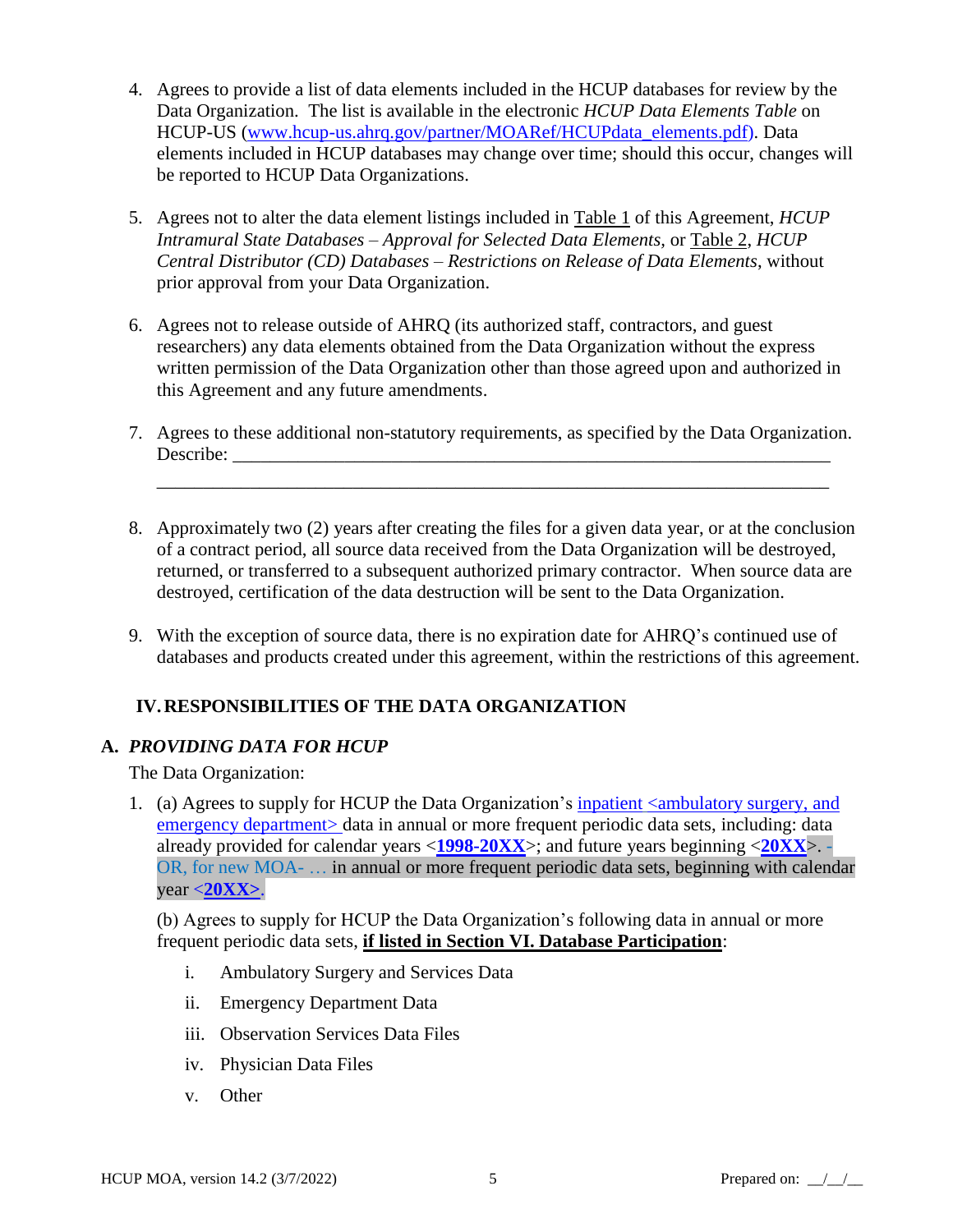- 2. (a) Agrees to permit AHRQ to use the supplied file(s) for development of the following HCUP databases:
	- i. Intramural State Inpatient Databases (SID)
	- ii. National Inpatient Sample (NIS)

(b) Agrees to permit AHRQ to use the supplied file(s) for the development of the following HCUP databases or files, **if listed in Section VI. Database Participation**:

- i. Kids' Inpatient Database (KID)
- ii. Nationwide Ambulatory Surgery Database (NASS)
- iii. Nationwide Emergency Department Sample (NEDS)
- iv. Nationwide Readmissions Database (NRD)
- v. Intramural State Ambulatory Surgery and Services Databases (SASD)
- vi. Intramural State Emergency Department Databases (SEDD)
- vii. Intramural Observation Services (OS) File
- viii. Intramural Physician Files

(c) Agrees to supply to AHRQ the requested data elements for development of the HCUP Intramural State Databases, listed in the electronic *HCUP Data Elements Table\** on HCUP-US, if collected by the Data Organization; further agrees to allow use of the data elements requested by AHRQ in Table 1 of this Agreement.

(d) Agrees to allow AHRQ to release on the NIS and other restricted-access public release databases, **if listed in Section VI. Database Participation,** the requested data elements listed in the electronic *HCUP Data Elements Table\** on HCUP-US, with the exception of the data elements explicitly restricted in Table 2 of this Agreement.

\*The full list of data elements used in the HCUP databases is maintained in the electronic *HCUP Data Elements Table* on HCUP-US: [www.hcup](http://www.hcup-us.ahrq.gov/partner/MOARef/HCUPdata_elements.pdf)[us.ahrq.gov/partner/MOARef/HCUPdata\\_elements.pdf.](http://www.hcup-us.ahrq.gov/partner/MOARef/HCUPdata_elements.pdf)

3. Agrees that the transfer or release of any AHRQ HCUP Partner Return File provided to the Data Organization is subject to the requirements of the AHRQ Confidentiality Statute and the authorized research uses specified in section IV.D.1 of this Agreement.

The Data Organization agrees to provide AHRQ with timely notice of a third-party attempt to obtain the AHRQ HCUP Partner Return File for any use inconsistent with the authorized research uses specified in section D.1 of this Agreement, including state open records law requests and legal process, such as a subpoena or other discovery request issuing from a federal or state court.

The Data Organization further agrees that if the AHRQ HCUP Partner Return File is released by the Data Organization under their own application and review process, the Data Organization will ensure that the data is to be used for authorized research uses as specified in section IV.D.1 of this Agreement and will require an HCUP Data Use Agreement (DUA) as a condition of release.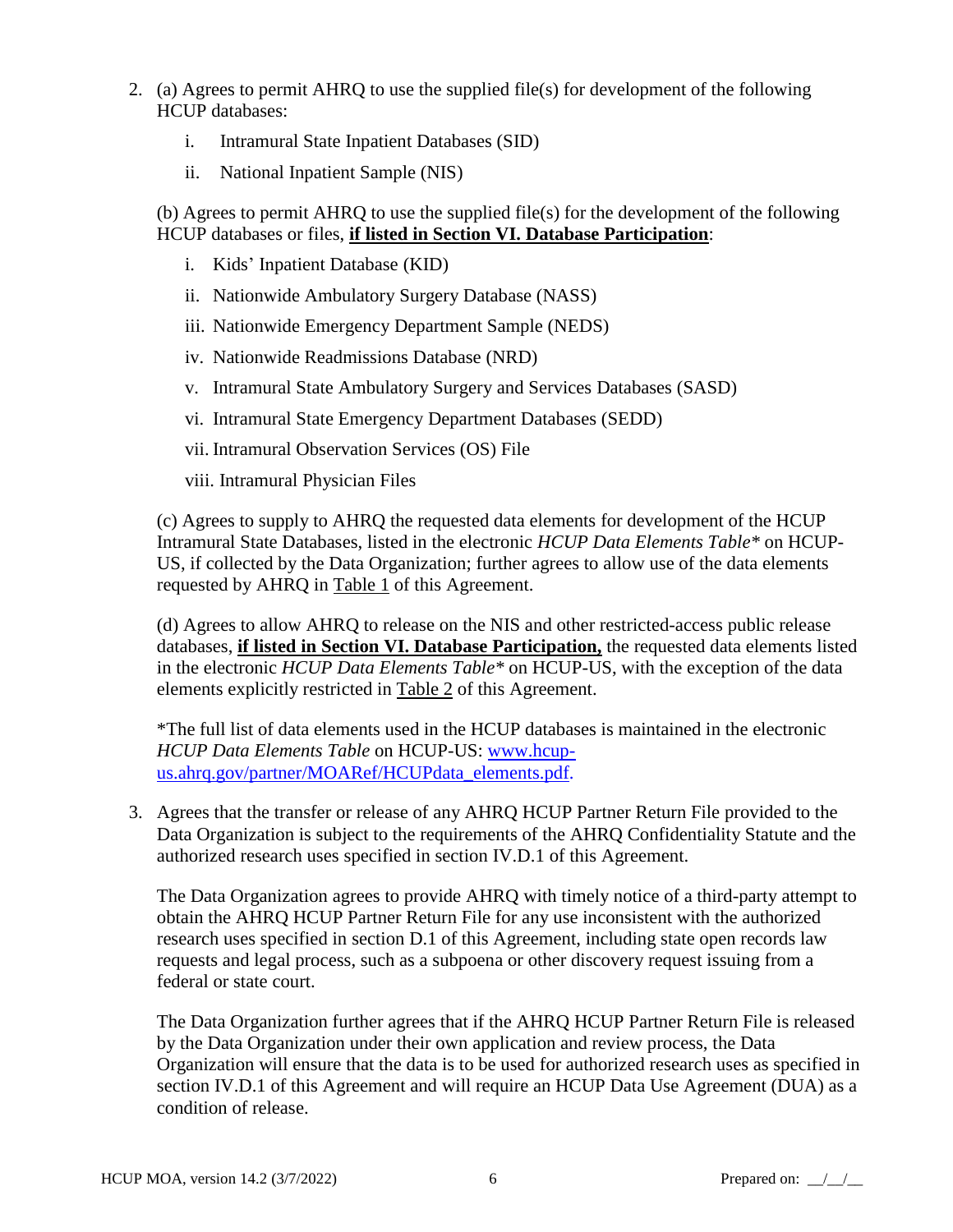## **B.** *RELEASING HCUP CENTRAL DISTRIBUTOR STATE DATABASES*

The Data Organization:

- 1. (a) Agrees to allow AHRQ to release to authorized requestors, through the HCUP Central Distributor, the following restricted-access public release databases, **if listed in Section VI. Database Participation:**
	- i. HCUP Central Distributor SID
	- ii. HCUP Central Distributor SASD
	- iii. HCUP Central Distributor SEDD

(b) Agrees to allow AHRQ to release on the HCUP Central Distributor State Databases the requested data elements listed in the electronic *HCUP Data Elements Table\** on HCUP-US, with the exception of the data elements explicitly excluded in Table 2 of this Agreement.

Data Organizations will be re-contacted periodically and asked to review and give approval for new data elements proposed to be added to their HCUP Central Distributor State Databases.

\*The full list of data elements released on the HCUP Central Distributor State Databases is maintained in the electronic *HCUP Data Elements Table* on HCUP-US: [www.hcup](http://www.hcup-us.ahrq.gov/partner/MOARef/HCUPdata_elements.pdf)[us.ahrq.gov/partner/MOARef/HCUPdata\\_elements.pdf.](http://www.hcup-us.ahrq.gov/partner/MOARef/HCUPdata_elements.pdf)

## **C.** *RELEASING HOSPITAL-LEVEL SUPPLEMENTAL FILES*

The Data Organization:

- 1. (a) Agrees to allow AHRQ to release to authorized requestors, through the HCUP Central Distributor, the following hospital-level supplemental files, designed for use with the HCUP restricted-access public release databases, **if listed in Section VI. Database Participation**:
	- i. Hospital Market Structure (HMS) Files (NIS, KID, Central Distributor SID)
	- ii. Cost-to-Charge Ratio (CCR) Files (NIS, KID, NEDS, NRD, Central Distributor SID, Central Distributor SEDD)
	- iii. Price-to-Charge Ratio (PCR) Files (Central Distributor SID)

Full descriptions of the HCUP Supplemental Files are available at: [www.hcup](http://www.hcup-us.ahrq.gov/tools_software.jsp)[us.ahrq.gov/tools\\_software.jsp.](http://www.hcup-us.ahrq.gov/tools_software.jsp)

(b) Agrees to allow AHRQ to release on the HCUP Hospital-Level Supplemental Files the requested data elements listed in the electronic *HCUP Data Elements Table\** on HCUP-US, with the exception of the data elements explicitly excluded in Table 2 of this Agreement.

\*The full list of data elements used in HCUP supplemental files is maintained in the electronic *HCUP Data Elements Table* on HCUP-US: [www.hcup](http://www.hcup-us.ahrq.gov/partner/MOARef/%20HCUPdata_elements.pdf)[us.ahrq.gov/partner/MOARef/](http://www.hcup-us.ahrq.gov/partner/MOARef/%20HCUPdata_elements.pdf) HCUPdata\_elements.pdf.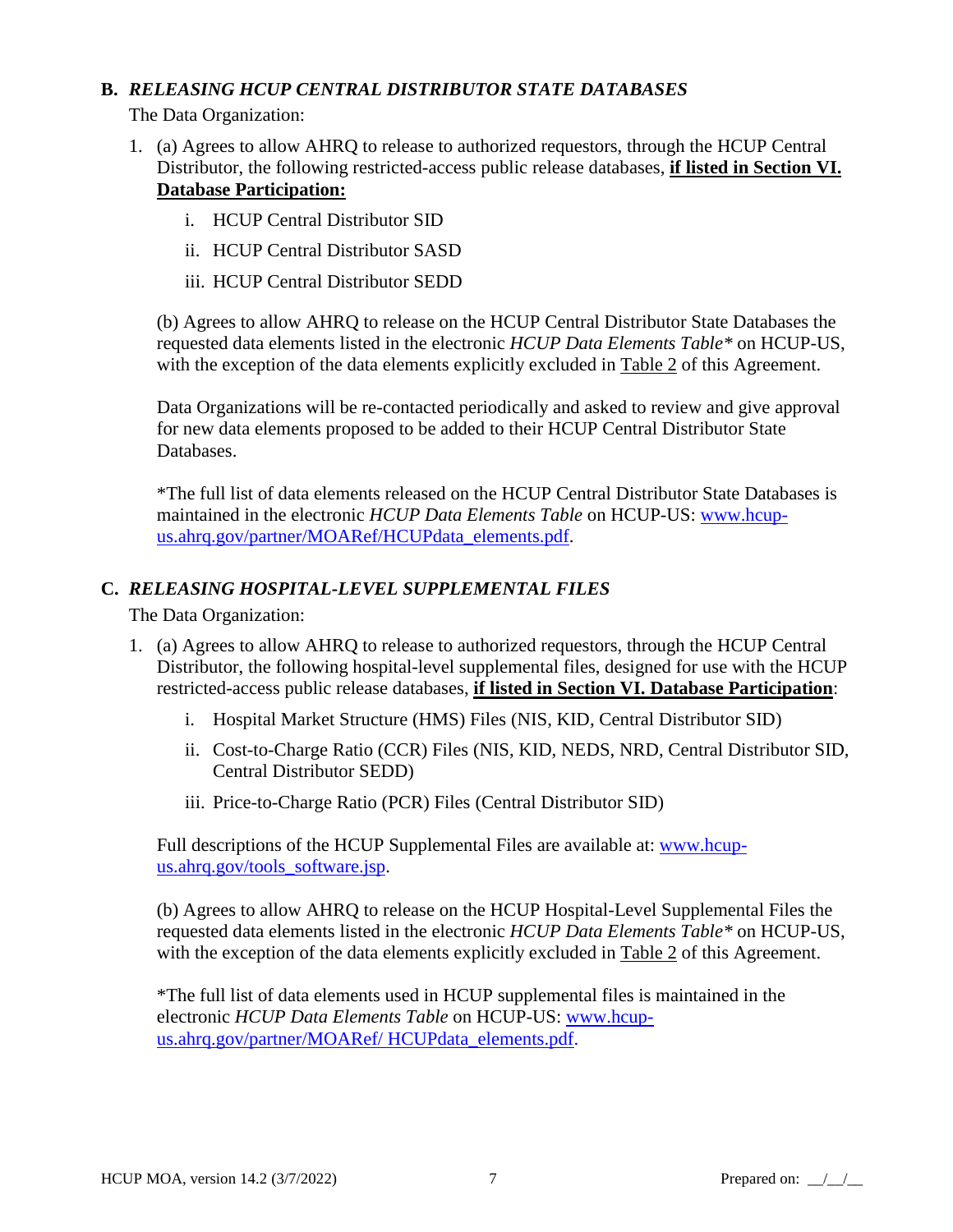## **D.** *RESEARCH USES OF THE DATA*

The Data Organization:

- 1. Agrees to permit the use of HCUP data only for authorized research, analysis and aggregate statistical reporting. AHRQ will not authorize the use of HCUP data for commercial or competitive purposes affecting establishments; to determine the rights, benefits, or privileges of individuals or establishments; for criminal and civil litigation, including expert witness testimony; for law enforcement activities; or for any other purpose incompatible with the AHRQ Confidentiality Statute and the HCUP data project.
- 2. (a) Agrees to allow authorized AHRQ staff, their contractors, and guest researchers to utilize HCUP intramural and restricted-access public release databases for research, tool development, and aggregate statistical reporting. Examples of such use include, but are not limited to research such as:
	- i. The National Healthcare Quality and Disparities Report (NHQDR): [www.hcup](http://www.hcup-us.ahrq.gov/partner/nhqr_nhdr.jsp)[us.ahrq.gov/partner/nhqr\\_nhdr.jsp.](http://www.hcup-us.ahrq.gov/partner/nhqr_nhdr.jsp)
	- ii. Conducting national and State-level health research studies, public health studies, and studies related to administrative data.
	- iii. Conducting studies related to the development and testing of software tools for the analysis of administrative data.
	- (b) Tools and Products: [www.hcup-us.ahrq.gov/partner/MOARef/toolsandproducts.pdf.](http://www.hcup-us.ahrq.gov/partner/MOARef/toolsandproducts.pdf)
	- (c) Aggregate statistical reporting of national data and, where permitted by data organizations under separate agreement, State-level and community-level data, on web-based software tools such as:
		- i. HCUPnet: [www.hcupnet.ahrq.gov](http://www.hcupnet.ahrq.gov/)
		- ii. QR/DRnet: [www.nhqrnet.ahrq.gov/inhqrdr/](https://nhqrnet.ahrq.gov/inhqrdr/)
		- iii. Fast Stats: [www.hcup-us.ahrq.gov/faststats/landing.jsp](http://www.hcup-us.ahrq.gov/faststats/landing.jsp)
	- (d) Dissemination of aggregate statistical results from research and analyses using the HCUP data in peer-reviewed journal articles, other publications, conference presentations, and tables developed to provide assistance to other organizations for research and public health purposes.
		- i. The HCUP Annual Activities Report: [www.hcup-us.ahrq.gov/partner/MOARef/annual\\_activities.pdf](http://www.hcup-us.ahrq.gov/partner/MOARef/annual_activities.pdf)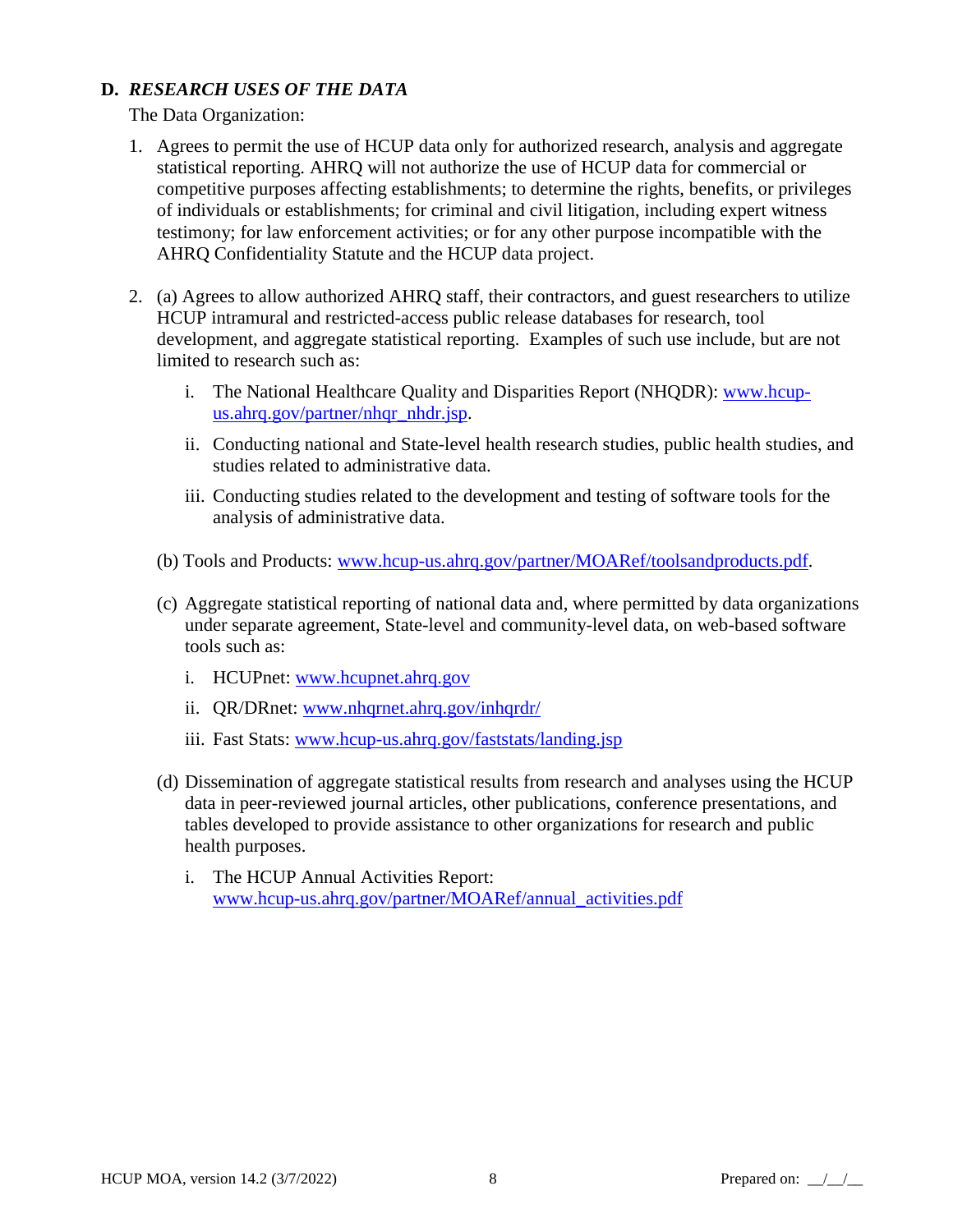| TABLE 1: HCUP INTRAMURAL STATE DATABASES – |
|--------------------------------------------|
| APPROVAL FOR SELECTED DATA ELEMENTS        |
| <b>State Name</b>                          |

#### Approved By:

Data Organization Representative, Signature Date

**\_\_\_\_\_\_\_\_\_\_\_\_\_\_\_\_\_\_\_\_\_\_\_\_\_\_\_\_\_\_\_\_\_\_\_\_\_\_\_\_**

(Please Print)

**The Data Organization agrees to supply to AHRQ the full range of discharge data required for participation (e.g., hospital identification numbers, total charges, diagnoses, procedures, payment source, patient ZIP code, and patient demographics) and additional requested data elements listed in the electronic** *HCUP Data Elements Table* **on HCUP-US for AHRQ's development and use of the HCUP Intramural State Databases** [\(www.hcup-us.ahrq.gov/partner/MOARef/HCUPdata\\_elements.pdf\).](https://www.hcup-us.ahrq.gov/partner/MOARef/HCUPdata_elements.pdf)

**Table 1.A: Data Elements Specified by AHRQ. AHRQ requests specific approval to receive the listed data elements**, which are maintained in HCUP's Data Development (DD) files containing person-level information that is used for specific, restricted purposes. These elements are not included on the HCUP Intramural databases (with the exception of Patient ZIP Code, which was relocated to Intramural database with Partner approval).

**Table 1.B: Additional Data Elements Requiring Special Approval.** The Data Organization may document additional data elements in Table 1 that require the organization's review/approval to supply to HCUP such as confidential or other non-public data elements.

#### **How to Indicate Approval:**

This table refers to data years specified in MOA Section IV.A.1(a). Data elements have been marked as "**Will supply**," "**Collected/Not supplied**," or "**Not collected**" based on guidance from your Data Organization to indicate requested data elements that the Data Organization will supply to HCUP. Changes are marked by "Beginning" and "Through" years. Columns are marked **"Data not provided**" when the Data Organization is not supplying a data type as specified in MOA Section VI.1.

Please confirm the designations in Table 1 and notify AHRQ if additional data elements in this table can be supplied, are not supplied, or not collected. Fill in blank cells with the appropriate notation.

| <b>Requested Data Elements:</b>                                  |                                                                                              | <b>Intramural State Databases</b> |                                                   |                                               |  |  |
|------------------------------------------------------------------|----------------------------------------------------------------------------------------------|-----------------------------------|---------------------------------------------------|-----------------------------------------------|--|--|
| <b>Used to create de-identified</b><br><b>HCUP Data Elements</b> | <b>Converted to these</b><br><b>HCUP Data Elements</b>                                       | <b>Inpatient Data</b>             | Ambulatory<br>and Services<br><b>Surgery Data</b> | <b>Emergency</b><br><b>Department</b><br>Data |  |  |
| <b>EXAMPLE:</b><br>Discharge date (month, day,<br>year)          | Discharge year and<br>quarter; LOS                                                           | <b>Will supply</b>                | <b>Collected/Not</b><br>supplied                  | <b>Data not</b><br>provided                   |  |  |
| Encrypted person number,<br>i.e., unique person identifier       | HCUP person number<br>(reassigned a unique<br>code) <sup>5</sup> ; Visit linkage<br>variable |                                   |                                                   |                                               |  |  |
| Encrypted medical record<br>number                               | MRN reassigned a<br>unique code                                                              |                                   |                                                   |                                               |  |  |

### **Table 1.A: Data Elements Specified by AHRQ**

 $\overline{a}$ 

 $^5$  The term "reassigned a unique code" refers to a method for masking the original encrypted identification numbers by assigning an arbitrary identification number.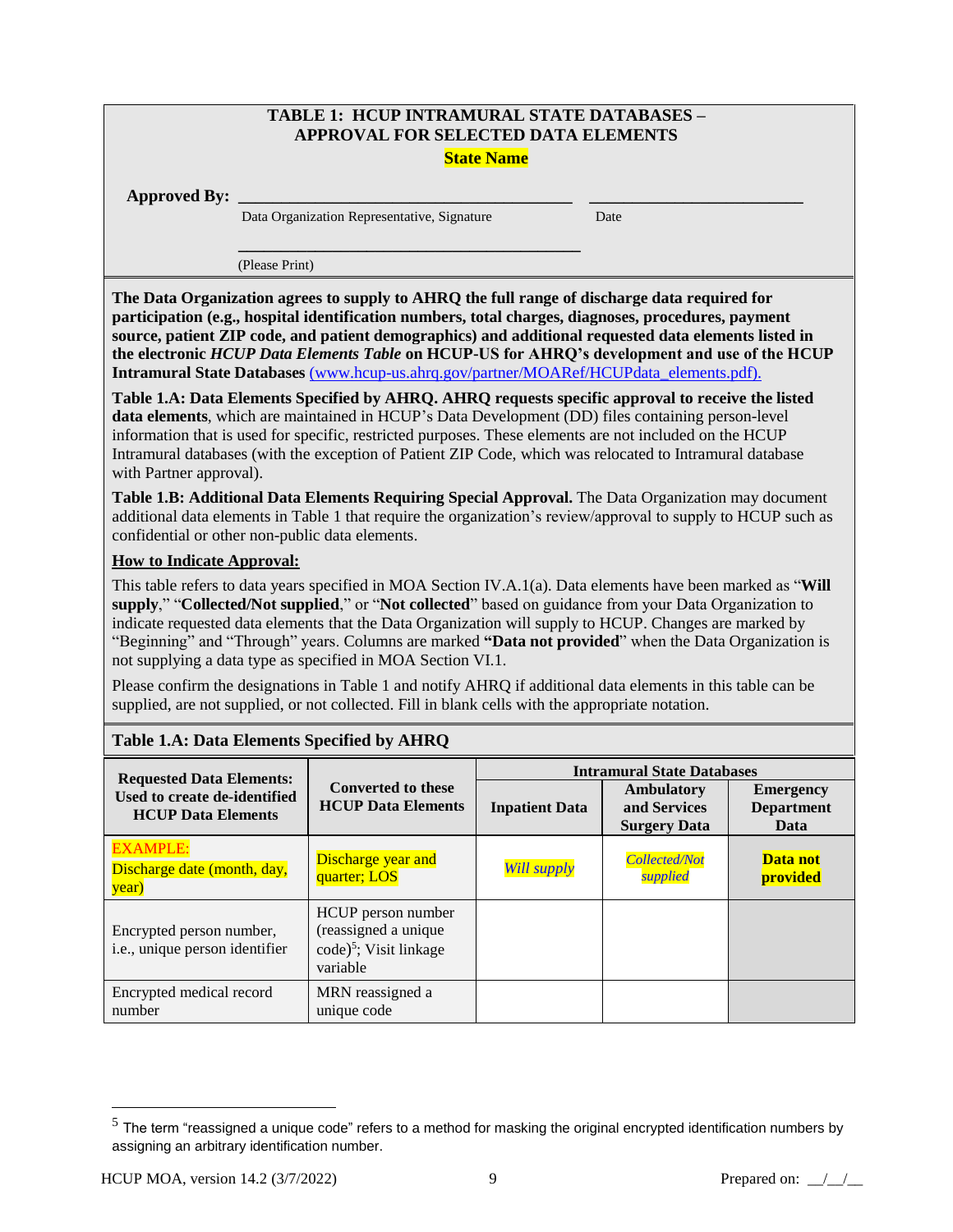| <b>Requested Data Elements:</b>                                                                                        |                                                                                     |                       | <b>Intramural State Databases</b>                        |                                                      |  |  |
|------------------------------------------------------------------------------------------------------------------------|-------------------------------------------------------------------------------------|-----------------------|----------------------------------------------------------|------------------------------------------------------|--|--|
| Used to create de-identified<br><b>HCUP Data Elements</b>                                                              | <b>Converted to these</b><br><b>HCUP Data Elements</b>                              | <b>Inpatient Data</b> | <b>Ambulatory</b><br>and Services<br><b>Surgery Data</b> | <b>Emergency</b><br><b>Department</b><br><b>Data</b> |  |  |
| Date of birth (month, day,<br>and year)                                                                                | Age in years;<br>Age in months $(if < 11$<br>years);<br>Age in days (if $<$ 1 year) |                       |                                                          |                                                      |  |  |
| Admission/Start of care date<br>(month, day, year)                                                                     | Admission month;<br>Admission on weekend;<br>LOS                                    |                       |                                                          |                                                      |  |  |
| Discharge date (month, day,<br>year)                                                                                   | Discharge year, quarter<br>and month; LOS                                           |                       |                                                          |                                                      |  |  |
| Date of principal procedure<br>(month, day, year) – for $\text{ICD}$<br>procedure codes                                | Days from admission to<br>procedure                                                 |                       |                                                          |                                                      |  |  |
| Dates of secondary<br>procedures (month, day, year)<br>- for ICD procedure codes                                       | Days from admission to<br>procedure                                                 |                       |                                                          |                                                      |  |  |
| Dates of CPT/HCPCS<br>procedures (month, day, year<br>- from patient file)                                             | Days from admission to<br>procedure                                                 |                       |                                                          |                                                      |  |  |
| Service Date, associated with<br>revenue/ service detail file<br>(month, day, year – from<br>separate rev code layout) | Days from admission to<br>service                                                   |                       |                                                          |                                                      |  |  |
| Onset of Symptom/Illness<br>Date                                                                                       | No derived elements                                                                 |                       |                                                          |                                                      |  |  |
| Patient ZIP Code (5-digit)                                                                                             | Synthetic (encrypted);<br>Three-digit ZIP Code                                      |                       |                                                          |                                                      |  |  |
| Patient City                                                                                                           | No derived elements                                                                 |                       |                                                          |                                                      |  |  |
| Patient town of residence<br>(e.g., township, borough,<br>parish, or other political<br>entity similar to a county)    | No derived elements                                                                 |                       |                                                          |                                                      |  |  |
| Census tract                                                                                                           | No derived elements                                                                 |                       |                                                          |                                                      |  |  |
| Patient Country (if not U.S.)                                                                                          | No derived elements                                                                 |                       |                                                          |                                                      |  |  |
| Physician ID numbers (as<br>many as are collected)                                                                     | Reassigned a unique<br>code                                                         |                       |                                                          |                                                      |  |  |
| Physician name (as many as<br>are collected by the<br>organization)                                                    | No derived elements                                                                 |                       |                                                          |                                                      |  |  |
| Table 1.B: Additional Data Elements Requiring Special Approval, as Defined by Data Organization                        |                                                                                     |                       |                                                          |                                                      |  |  |
| EX: Hospital identifier <note:<br>list here only if requires IRB<br/>or application approval&gt;</note:<br>            | Retained as provided;<br>assigned to HOSPID                                         |                       |                                                          |                                                      |  |  |
|                                                                                                                        |                                                                                     |                       |                                                          |                                                      |  |  |
|                                                                                                                        |                                                                                     |                       |                                                          |                                                      |  |  |
|                                                                                                                        |                                                                                     |                       |                                                          |                                                      |  |  |
|                                                                                                                        |                                                                                     |                       |                                                          |                                                      |  |  |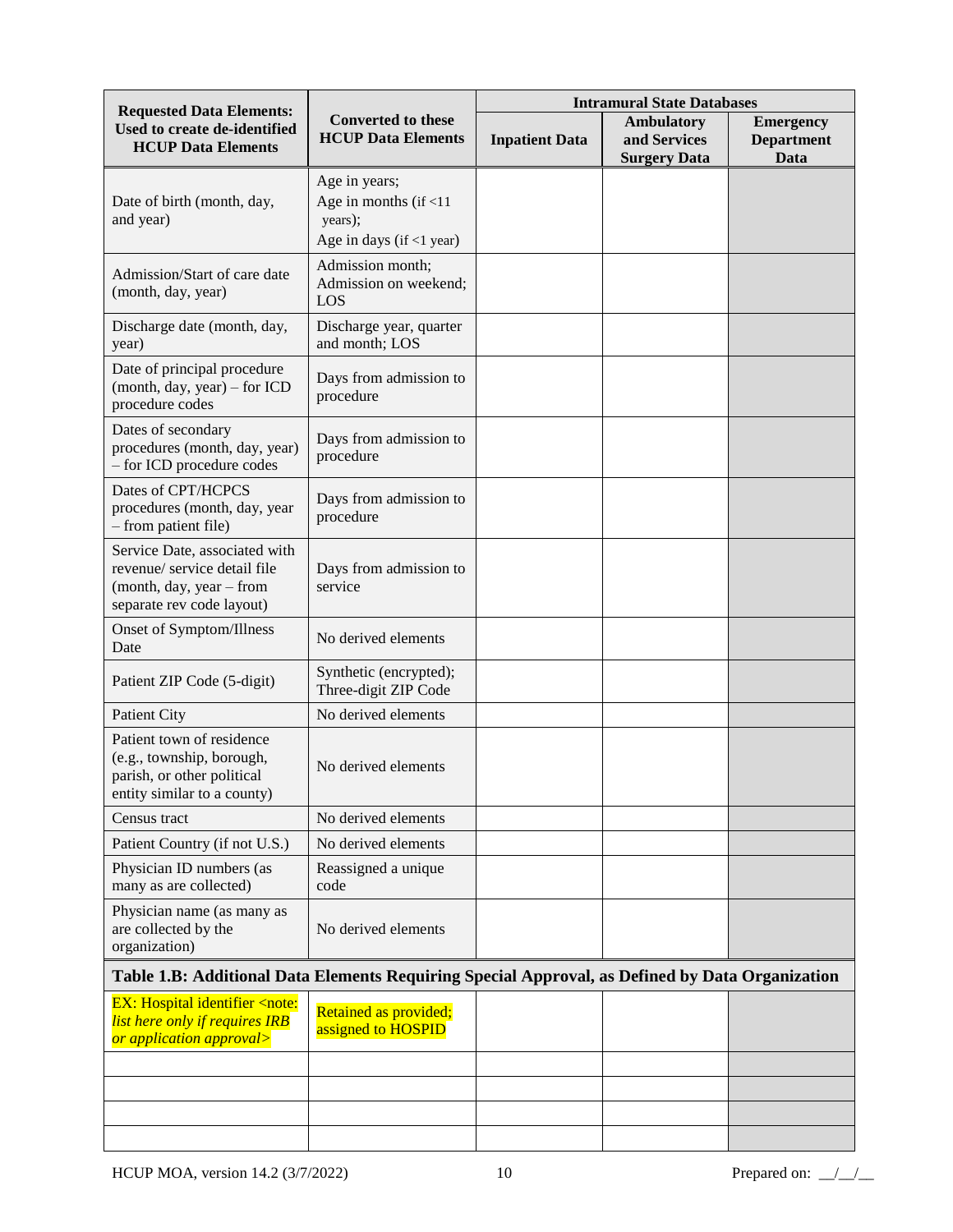| <b>Requested Data Elements:</b>                        |                           | <b>Intramural State Databases</b> |                     |                   |  |  |  |  |
|--------------------------------------------------------|---------------------------|-----------------------------------|---------------------|-------------------|--|--|--|--|
| Used to create de-identified                           | <b>Converted to these</b> |                                   | Ambulatory          | <b>Emergency</b>  |  |  |  |  |
| <b>HCUP Data Elements</b>                              | <b>HCUP Data Elements</b> | <b>Inpatient Data</b>             | and Services        | <b>Department</b> |  |  |  |  |
|                                                        |                           |                                   | <b>Surgery Data</b> | Data              |  |  |  |  |
| <b>Comments Specific to this State's Supplied Data</b> |                           |                                   |                     |                   |  |  |  |  |
|                                                        |                           |                                   |                     |                   |  |  |  |  |
|                                                        |                           |                                   |                     |                   |  |  |  |  |
|                                                        |                           |                                   |                     |                   |  |  |  |  |
|                                                        |                           |                                   |                     |                   |  |  |  |  |
|                                                        |                           |                                   |                     |                   |  |  |  |  |
|                                                        |                           |                                   |                     |                   |  |  |  |  |
|                                                        |                           |                                   |                     |                   |  |  |  |  |
|                                                        |                           |                                   |                     |                   |  |  |  |  |
|                                                        |                           |                                   |                     |                   |  |  |  |  |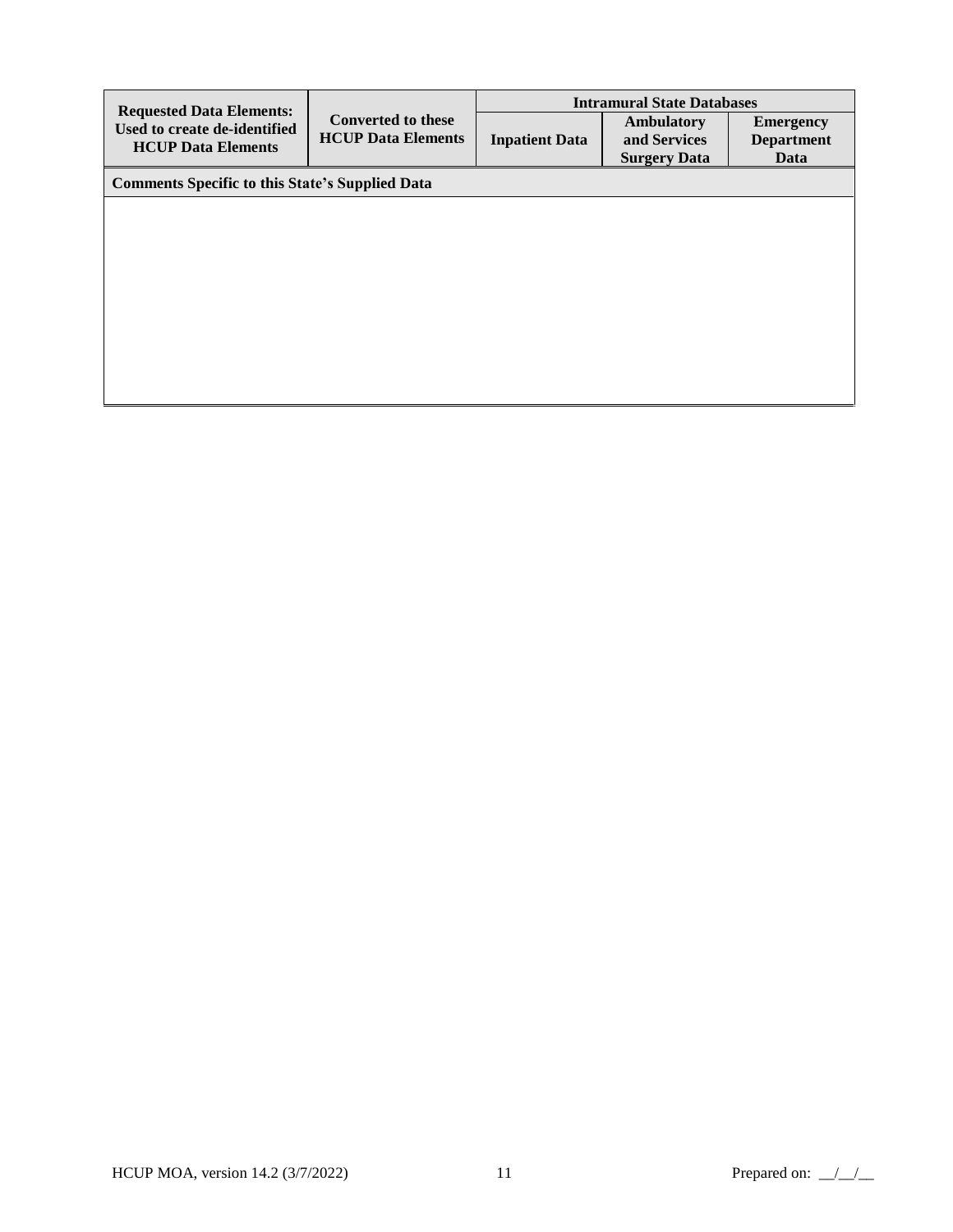| <b>RESTRICTIONS ON RELEASE OF DATA ELEMENTS</b><br><b>State Name</b><br><b>Approved By:</b><br>Data Organization Representative, Signature<br>Date<br>(Please Print)<br>With the exception of data element restrictions noted in this table, the Data Organization agrees to allow AHRQ to include the data elements listed in<br>the electronic HCUP Data Elements Table on HCUP-US (www.hcup-us.ahrq.gov/partner/MOARef/HCUPdata_elements.pdf) for AHRQ's development<br>and use of the HCUP Central Distributor databases and Supplemental Files listed in Section VI, Database Participation. These restricted-access<br>public release databases include data elements supplied to AHRQ or derived from supplied data.<br>Table 2.A: Data Element Restrictions for Central Distributor Nationwide and State Databases. The Data Organization indicates HCUP data elements<br>received or derived from the organization's data that AHRQ may not release in the HCUP nationwide and state databases. Columns have been marked as "File<br>not released for this State" when the data organization does not participate in the database as specified in MOA Section VI.3.<br>Table 2.B: Data Element Restrictions for HCUP Supplemental Files (for Linkage to Central Distributor Databases). The Data Organization indicates<br>data elements created by HCUP that AHRQ may not release in the HCUP Supplemental Files. Columns are marked "File not released for this State" when<br>the Data Organization does not participate in the database as specified in MOA Section VI.4.<br><b>How to Indicate Approval:</b><br>The data years referenced in this table begin with 1998 or later, as specified in MOA Section IV.A.1(a). Earlier years, when noted in MOA Section VI,<br>Database Participation refer to data provided under a previous MOA. Data elements have been marked as "May release" or "May not release" based on<br>guidance from your Data Organization. "N/A" means HCUP does not include this data element in the listed database. "Data element not provided" means the<br>Data Organization does not supply this for the listed database. "No File" indicates that the file does not exist (e.g., there is no inpatient CCR file for the<br>outpatient databases). "File not released for this State" means that your Data Organization has not authorized participation in the listed database.<br>Please confirm these designations and notify AHRQ of changes (data elements that may be released or additional data elements that may not be released). In<br>rows where the first column is filled in (under Restricted Data Elements), fill in any blank database cells with the appropriate notation. |                                                    |  |  |  |  |  |  |  |  |
|-------------------------------------------------------------------------------------------------------------------------------------------------------------------------------------------------------------------------------------------------------------------------------------------------------------------------------------------------------------------------------------------------------------------------------------------------------------------------------------------------------------------------------------------------------------------------------------------------------------------------------------------------------------------------------------------------------------------------------------------------------------------------------------------------------------------------------------------------------------------------------------------------------------------------------------------------------------------------------------------------------------------------------------------------------------------------------------------------------------------------------------------------------------------------------------------------------------------------------------------------------------------------------------------------------------------------------------------------------------------------------------------------------------------------------------------------------------------------------------------------------------------------------------------------------------------------------------------------------------------------------------------------------------------------------------------------------------------------------------------------------------------------------------------------------------------------------------------------------------------------------------------------------------------------------------------------------------------------------------------------------------------------------------------------------------------------------------------------------------------------------------------------------------------------------------------------------------------------------------------------------------------------------------------------------------------------------------------------------------------------------------------------------------------------------------------------------------------------------------------------------------------------------------------------------------------------------------------------------------------------------------------------------------------------------------------------------------------------------------------|----------------------------------------------------|--|--|--|--|--|--|--|--|
|                                                                                                                                                                                                                                                                                                                                                                                                                                                                                                                                                                                                                                                                                                                                                                                                                                                                                                                                                                                                                                                                                                                                                                                                                                                                                                                                                                                                                                                                                                                                                                                                                                                                                                                                                                                                                                                                                                                                                                                                                                                                                                                                                                                                                                                                                                                                                                                                                                                                                                                                                                                                                                                                                                                                           | TABLE 2: HCUP CENTRAL DISTRIBUTOR (CD) DATABASES - |  |  |  |  |  |  |  |  |
|                                                                                                                                                                                                                                                                                                                                                                                                                                                                                                                                                                                                                                                                                                                                                                                                                                                                                                                                                                                                                                                                                                                                                                                                                                                                                                                                                                                                                                                                                                                                                                                                                                                                                                                                                                                                                                                                                                                                                                                                                                                                                                                                                                                                                                                                                                                                                                                                                                                                                                                                                                                                                                                                                                                                           |                                                    |  |  |  |  |  |  |  |  |
|                                                                                                                                                                                                                                                                                                                                                                                                                                                                                                                                                                                                                                                                                                                                                                                                                                                                                                                                                                                                                                                                                                                                                                                                                                                                                                                                                                                                                                                                                                                                                                                                                                                                                                                                                                                                                                                                                                                                                                                                                                                                                                                                                                                                                                                                                                                                                                                                                                                                                                                                                                                                                                                                                                                                           |                                                    |  |  |  |  |  |  |  |  |
|                                                                                                                                                                                                                                                                                                                                                                                                                                                                                                                                                                                                                                                                                                                                                                                                                                                                                                                                                                                                                                                                                                                                                                                                                                                                                                                                                                                                                                                                                                                                                                                                                                                                                                                                                                                                                                                                                                                                                                                                                                                                                                                                                                                                                                                                                                                                                                                                                                                                                                                                                                                                                                                                                                                                           |                                                    |  |  |  |  |  |  |  |  |
|                                                                                                                                                                                                                                                                                                                                                                                                                                                                                                                                                                                                                                                                                                                                                                                                                                                                                                                                                                                                                                                                                                                                                                                                                                                                                                                                                                                                                                                                                                                                                                                                                                                                                                                                                                                                                                                                                                                                                                                                                                                                                                                                                                                                                                                                                                                                                                                                                                                                                                                                                                                                                                                                                                                                           |                                                    |  |  |  |  |  |  |  |  |
|                                                                                                                                                                                                                                                                                                                                                                                                                                                                                                                                                                                                                                                                                                                                                                                                                                                                                                                                                                                                                                                                                                                                                                                                                                                                                                                                                                                                                                                                                                                                                                                                                                                                                                                                                                                                                                                                                                                                                                                                                                                                                                                                                                                                                                                                                                                                                                                                                                                                                                                                                                                                                                                                                                                                           |                                                    |  |  |  |  |  |  |  |  |
|                                                                                                                                                                                                                                                                                                                                                                                                                                                                                                                                                                                                                                                                                                                                                                                                                                                                                                                                                                                                                                                                                                                                                                                                                                                                                                                                                                                                                                                                                                                                                                                                                                                                                                                                                                                                                                                                                                                                                                                                                                                                                                                                                                                                                                                                                                                                                                                                                                                                                                                                                                                                                                                                                                                                           |                                                    |  |  |  |  |  |  |  |  |
|                                                                                                                                                                                                                                                                                                                                                                                                                                                                                                                                                                                                                                                                                                                                                                                                                                                                                                                                                                                                                                                                                                                                                                                                                                                                                                                                                                                                                                                                                                                                                                                                                                                                                                                                                                                                                                                                                                                                                                                                                                                                                                                                                                                                                                                                                                                                                                                                                                                                                                                                                                                                                                                                                                                                           |                                                    |  |  |  |  |  |  |  |  |
|                                                                                                                                                                                                                                                                                                                                                                                                                                                                                                                                                                                                                                                                                                                                                                                                                                                                                                                                                                                                                                                                                                                                                                                                                                                                                                                                                                                                                                                                                                                                                                                                                                                                                                                                                                                                                                                                                                                                                                                                                                                                                                                                                                                                                                                                                                                                                                                                                                                                                                                                                                                                                                                                                                                                           |                                                    |  |  |  |  |  |  |  |  |
|                                                                                                                                                                                                                                                                                                                                                                                                                                                                                                                                                                                                                                                                                                                                                                                                                                                                                                                                                                                                                                                                                                                                                                                                                                                                                                                                                                                                                                                                                                                                                                                                                                                                                                                                                                                                                                                                                                                                                                                                                                                                                                                                                                                                                                                                                                                                                                                                                                                                                                                                                                                                                                                                                                                                           |                                                    |  |  |  |  |  |  |  |  |
|                                                                                                                                                                                                                                                                                                                                                                                                                                                                                                                                                                                                                                                                                                                                                                                                                                                                                                                                                                                                                                                                                                                                                                                                                                                                                                                                                                                                                                                                                                                                                                                                                                                                                                                                                                                                                                                                                                                                                                                                                                                                                                                                                                                                                                                                                                                                                                                                                                                                                                                                                                                                                                                                                                                                           |                                                    |  |  |  |  |  |  |  |  |
|                                                                                                                                                                                                                                                                                                                                                                                                                                                                                                                                                                                                                                                                                                                                                                                                                                                                                                                                                                                                                                                                                                                                                                                                                                                                                                                                                                                                                                                                                                                                                                                                                                                                                                                                                                                                                                                                                                                                                                                                                                                                                                                                                                                                                                                                                                                                                                                                                                                                                                                                                                                                                                                                                                                                           |                                                    |  |  |  |  |  |  |  |  |
|                                                                                                                                                                                                                                                                                                                                                                                                                                                                                                                                                                                                                                                                                                                                                                                                                                                                                                                                                                                                                                                                                                                                                                                                                                                                                                                                                                                                                                                                                                                                                                                                                                                                                                                                                                                                                                                                                                                                                                                                                                                                                                                                                                                                                                                                                                                                                                                                                                                                                                                                                                                                                                                                                                                                           |                                                    |  |  |  |  |  |  |  |  |
|                                                                                                                                                                                                                                                                                                                                                                                                                                                                                                                                                                                                                                                                                                                                                                                                                                                                                                                                                                                                                                                                                                                                                                                                                                                                                                                                                                                                                                                                                                                                                                                                                                                                                                                                                                                                                                                                                                                                                                                                                                                                                                                                                                                                                                                                                                                                                                                                                                                                                                                                                                                                                                                                                                                                           |                                                    |  |  |  |  |  |  |  |  |
|                                                                                                                                                                                                                                                                                                                                                                                                                                                                                                                                                                                                                                                                                                                                                                                                                                                                                                                                                                                                                                                                                                                                                                                                                                                                                                                                                                                                                                                                                                                                                                                                                                                                                                                                                                                                                                                                                                                                                                                                                                                                                                                                                                                                                                                                                                                                                                                                                                                                                                                                                                                                                                                                                                                                           |                                                    |  |  |  |  |  |  |  |  |
|                                                                                                                                                                                                                                                                                                                                                                                                                                                                                                                                                                                                                                                                                                                                                                                                                                                                                                                                                                                                                                                                                                                                                                                                                                                                                                                                                                                                                                                                                                                                                                                                                                                                                                                                                                                                                                                                                                                                                                                                                                                                                                                                                                                                                                                                                                                                                                                                                                                                                                                                                                                                                                                                                                                                           |                                                    |  |  |  |  |  |  |  |  |
|                                                                                                                                                                                                                                                                                                                                                                                                                                                                                                                                                                                                                                                                                                                                                                                                                                                                                                                                                                                                                                                                                                                                                                                                                                                                                                                                                                                                                                                                                                                                                                                                                                                                                                                                                                                                                                                                                                                                                                                                                                                                                                                                                                                                                                                                                                                                                                                                                                                                                                                                                                                                                                                                                                                                           |                                                    |  |  |  |  |  |  |  |  |
|                                                                                                                                                                                                                                                                                                                                                                                                                                                                                                                                                                                                                                                                                                                                                                                                                                                                                                                                                                                                                                                                                                                                                                                                                                                                                                                                                                                                                                                                                                                                                                                                                                                                                                                                                                                                                                                                                                                                                                                                                                                                                                                                                                                                                                                                                                                                                                                                                                                                                                                                                                                                                                                                                                                                           |                                                    |  |  |  |  |  |  |  |  |
|                                                                                                                                                                                                                                                                                                                                                                                                                                                                                                                                                                                                                                                                                                                                                                                                                                                                                                                                                                                                                                                                                                                                                                                                                                                                                                                                                                                                                                                                                                                                                                                                                                                                                                                                                                                                                                                                                                                                                                                                                                                                                                                                                                                                                                                                                                                                                                                                                                                                                                                                                                                                                                                                                                                                           |                                                    |  |  |  |  |  |  |  |  |
|                                                                                                                                                                                                                                                                                                                                                                                                                                                                                                                                                                                                                                                                                                                                                                                                                                                                                                                                                                                                                                                                                                                                                                                                                                                                                                                                                                                                                                                                                                                                                                                                                                                                                                                                                                                                                                                                                                                                                                                                                                                                                                                                                                                                                                                                                                                                                                                                                                                                                                                                                                                                                                                                                                                                           |                                                    |  |  |  |  |  |  |  |  |
|                                                                                                                                                                                                                                                                                                                                                                                                                                                                                                                                                                                                                                                                                                                                                                                                                                                                                                                                                                                                                                                                                                                                                                                                                                                                                                                                                                                                                                                                                                                                                                                                                                                                                                                                                                                                                                                                                                                                                                                                                                                                                                                                                                                                                                                                                                                                                                                                                                                                                                                                                                                                                                                                                                                                           |                                                    |  |  |  |  |  |  |  |  |
|                                                                                                                                                                                                                                                                                                                                                                                                                                                                                                                                                                                                                                                                                                                                                                                                                                                                                                                                                                                                                                                                                                                                                                                                                                                                                                                                                                                                                                                                                                                                                                                                                                                                                                                                                                                                                                                                                                                                                                                                                                                                                                                                                                                                                                                                                                                                                                                                                                                                                                                                                                                                                                                                                                                                           |                                                    |  |  |  |  |  |  |  |  |
|                                                                                                                                                                                                                                                                                                                                                                                                                                                                                                                                                                                                                                                                                                                                                                                                                                                                                                                                                                                                                                                                                                                                                                                                                                                                                                                                                                                                                                                                                                                                                                                                                                                                                                                                                                                                                                                                                                                                                                                                                                                                                                                                                                                                                                                                                                                                                                                                                                                                                                                                                                                                                                                                                                                                           |                                                    |  |  |  |  |  |  |  |  |
| Table 2.A: Data Element Restrictions for Central Distributor Nationwide and State Databases                                                                                                                                                                                                                                                                                                                                                                                                                                                                                                                                                                                                                                                                                                                                                                                                                                                                                                                                                                                                                                                                                                                                                                                                                                                                                                                                                                                                                                                                                                                                                                                                                                                                                                                                                                                                                                                                                                                                                                                                                                                                                                                                                                                                                                                                                                                                                                                                                                                                                                                                                                                                                                               |                                                    |  |  |  |  |  |  |  |  |
| <b>Restricted Data</b><br><b>CD-SID</b><br><b>CD-SASD</b><br><b>CD-SEDD</b><br><b>NIS</b><br><b>KID</b><br><b>NASS</b><br><b>NEDS</b><br><b>NRD</b>                                                                                                                                                                                                                                                                                                                                                                                                                                                                                                                                                                                                                                                                                                                                                                                                                                                                                                                                                                                                                                                                                                                                                                                                                                                                                                                                                                                                                                                                                                                                                                                                                                                                                                                                                                                                                                                                                                                                                                                                                                                                                                                                                                                                                                                                                                                                                                                                                                                                                                                                                                                       |                                                    |  |  |  |  |  |  |  |  |
| <b>Elements</b>                                                                                                                                                                                                                                                                                                                                                                                                                                                                                                                                                                                                                                                                                                                                                                                                                                                                                                                                                                                                                                                                                                                                                                                                                                                                                                                                                                                                                                                                                                                                                                                                                                                                                                                                                                                                                                                                                                                                                                                                                                                                                                                                                                                                                                                                                                                                                                                                                                                                                                                                                                                                                                                                                                                           |                                                    |  |  |  |  |  |  |  |  |
| <b>File not released</b><br>May release<br>May release<br>May release<br>May release<br>May release<br>May release<br>May release<br>No restricted data elements<br>for this State                                                                                                                                                                                                                                                                                                                                                                                                                                                                                                                                                                                                                                                                                                                                                                                                                                                                                                                                                                                                                                                                                                                                                                                                                                                                                                                                                                                                                                                                                                                                                                                                                                                                                                                                                                                                                                                                                                                                                                                                                                                                                                                                                                                                                                                                                                                                                                                                                                                                                                                                                        | <b>EXAMPLE 1</b>                                   |  |  |  |  |  |  |  |  |
| <b>File not released</b><br>N/A<br>N/A<br>N/A<br>May not release<br>May release<br>May not release<br>May release<br>for this State<br><b>Data Element Name</b>                                                                                                                                                                                                                                                                                                                                                                                                                                                                                                                                                                                                                                                                                                                                                                                                                                                                                                                                                                                                                                                                                                                                                                                                                                                                                                                                                                                                                                                                                                                                                                                                                                                                                                                                                                                                                                                                                                                                                                                                                                                                                                                                                                                                                                                                                                                                                                                                                                                                                                                                                                           | <b>EXAMPLE 2</b>                                   |  |  |  |  |  |  |  |  |
|                                                                                                                                                                                                                                                                                                                                                                                                                                                                                                                                                                                                                                                                                                                                                                                                                                                                                                                                                                                                                                                                                                                                                                                                                                                                                                                                                                                                                                                                                                                                                                                                                                                                                                                                                                                                                                                                                                                                                                                                                                                                                                                                                                                                                                                                                                                                                                                                                                                                                                                                                                                                                                                                                                                                           |                                                    |  |  |  |  |  |  |  |  |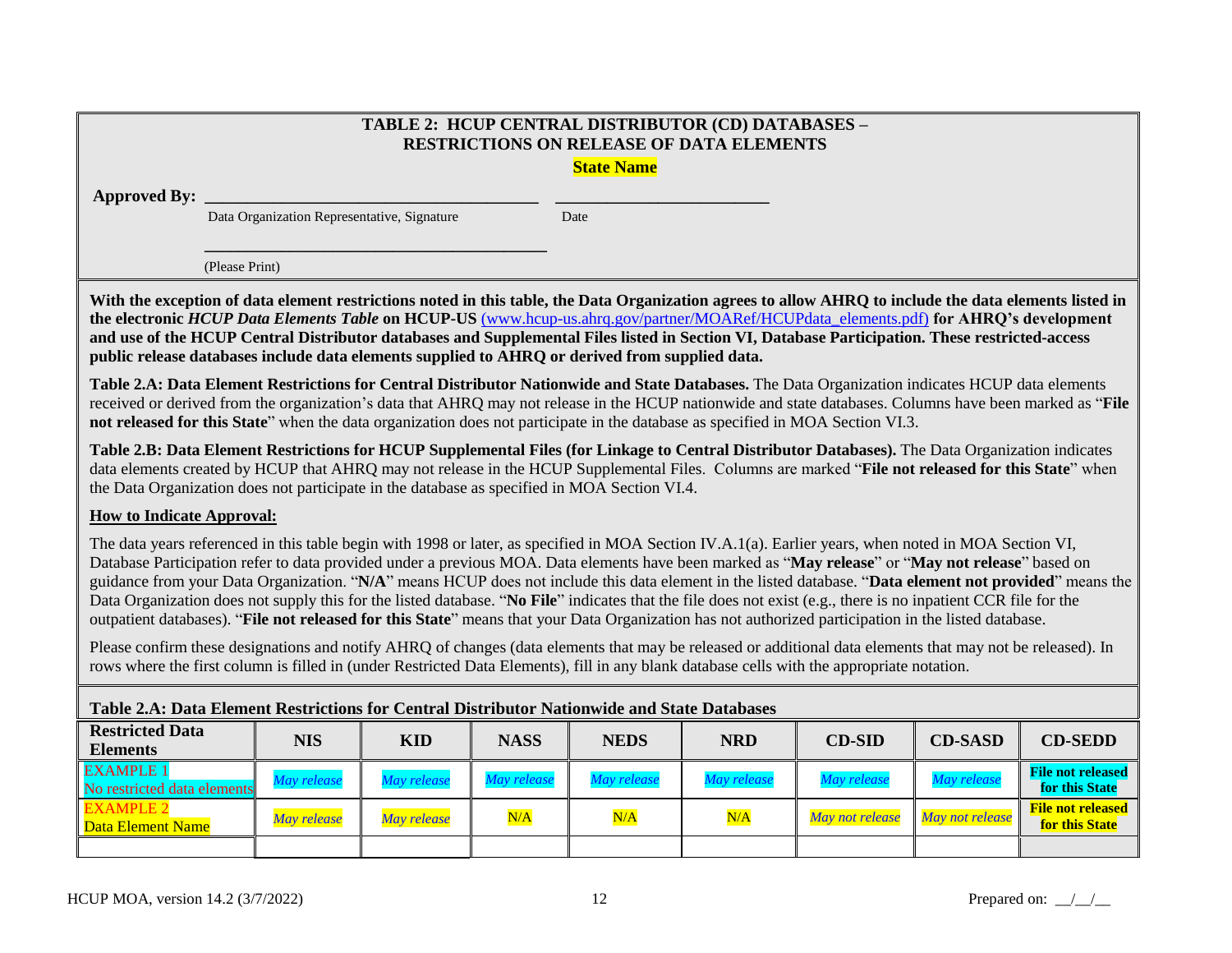| <b>Restricted Data</b><br><b>Elements</b>                                                                                                                                   | <b>NIS</b>  | <b>KID</b>  | <b>NASS</b> | <b>NEDS</b> | <b>NRD</b>  | <b>CD-SID</b> | <b>CD-SASD</b> | <b>CD-SEDD</b>                                                   |
|-----------------------------------------------------------------------------------------------------------------------------------------------------------------------------|-------------|-------------|-------------|-------------|-------------|---------------|----------------|------------------------------------------------------------------|
|                                                                                                                                                                             |             |             |             |             |             |               |                |                                                                  |
|                                                                                                                                                                             |             |             |             |             |             |               |                |                                                                  |
|                                                                                                                                                                             |             |             |             |             |             |               |                |                                                                  |
| Table 2.B: Data Element Restrictions for HCUP Supplemental Files (for Use with Central Distributor Databases)                                                               |             |             |             |             |             |               |                |                                                                  |
| <b>Restricted Data</b><br><b>Elements</b>                                                                                                                                   | <b>NIS</b>  | <b>KID</b>  | <b>NASS</b> | <b>NEDS</b> | <b>NRD</b>  | <b>CD-SID</b> | <b>CD-SASD</b> | <b>CD-SEDD</b>                                                   |
| Cost-to-Charge Ratio for Inpatient (CCR-IP) Files:                                                                                                                          |             |             |             |             |             |               |                |                                                                  |
| No restricted data elements<br>for this Supplemental File                                                                                                                   | May release | May release | No File     | No File     | May release | May release   | No File        | <b>File not released</b><br>for this State<br>OR-<br>No File     |
|                                                                                                                                                                             |             |             |             |             |             |               |                |                                                                  |
|                                                                                                                                                                             |             |             |             |             |             |               |                |                                                                  |
| Cost-to-Charge Ratio for Emergency Department (CCR-ED) Files:                                                                                                               |             |             |             |             |             |               |                | <b>File not released</b>                                         |
| No restricted data elements<br>for this Supplemental File                                                                                                                   | No File     | No File     | No File     | May release | No File     | No File       | No File        | for this State<br>$OR-$<br>May release                           |
|                                                                                                                                                                             |             |             |             |             |             |               |                |                                                                  |
|                                                                                                                                                                             |             |             |             |             |             |               |                |                                                                  |
| Hospital Market Structure (HMS) File:                                                                                                                                       |             |             |             |             |             |               |                |                                                                  |
| No restricted data elements<br>for this Supplemental File                                                                                                                   | May release | May release | No File     | No File     | No File     | May release   | No File        | File not released<br>for this State<br>OR-<br>No File            |
|                                                                                                                                                                             |             |             |             |             |             |               |                |                                                                  |
| Supplemental Files/Variables for Revisit Analyses <sup>6</sup> Includes VisitLink, a verified synthetic patient number for visit linkage and DaysToEvent, a numerical count |             |             |             |             |             |               |                |                                                                  |
| variable, to determine timing between events. Both are essential for revisit analyses:                                                                                      |             |             |             |             |             |               |                |                                                                  |
| No restricted data elements<br>for this Supplemental File                                                                                                                   | No File     | No File     | No File     | No File     | May release | May release   | May release    | <b>File not released</b><br>for this State<br>OR-<br>May release |
|                                                                                                                                                                             |             |             |             |             |             |               |                |                                                                  |
| Price-to-Charge Ratio (PCR) File:                                                                                                                                           |             |             |             |             |             |               |                |                                                                  |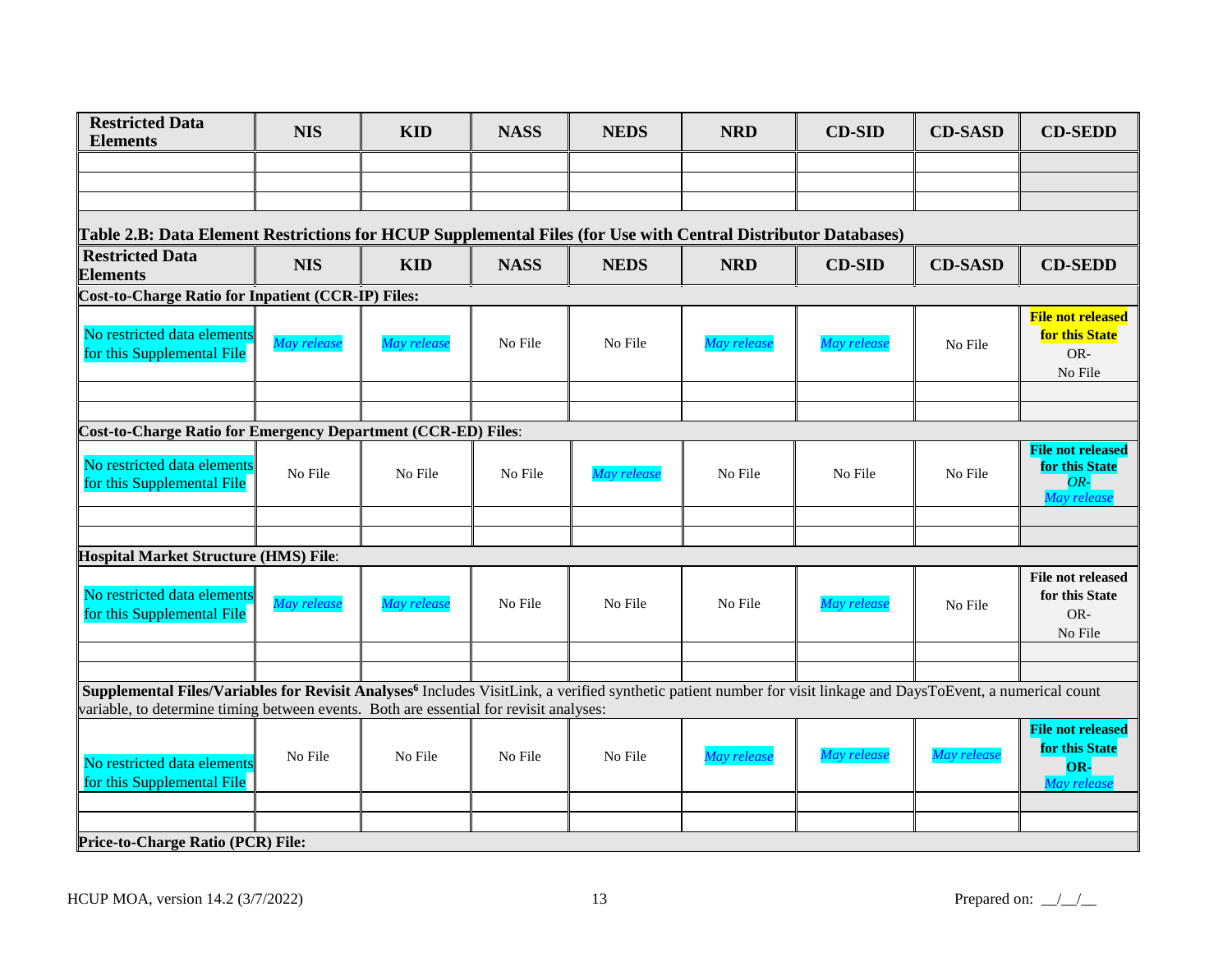| <b>Restricted Data</b><br><b>Elements</b>                 | <b>NIS</b>                                                  | <b>KID</b> | <b>NASS</b> | <b>NEDS</b> | <b>NRD</b> | <b>CD-SID</b> | <b>CD-SASD</b> | <b>CD-SEDD</b>                                               |
|-----------------------------------------------------------|-------------------------------------------------------------|------------|-------------|-------------|------------|---------------|----------------|--------------------------------------------------------------|
| No restricted data elements<br>for this Supplemental File | No File                                                     | No File    | No File     | No File     | No File    | May release   | No File        | <b>File not released</b><br>for this State<br>OR-<br>No File |
|                                                           |                                                             |            |             |             |            |               |                |                                                              |
|                                                           |                                                             |            |             |             |            |               |                |                                                              |
|                                                           | <b>Further Restrictions (Specific to this State's Data)</b> |            |             |             |            |               |                |                                                              |
|                                                           |                                                             |            |             |             |            |               |                |                                                              |
| <b>Comments</b>                                           |                                                             |            |             |             |            |               |                |                                                              |
|                                                           |                                                             |            |             |             |            |               |                |                                                              |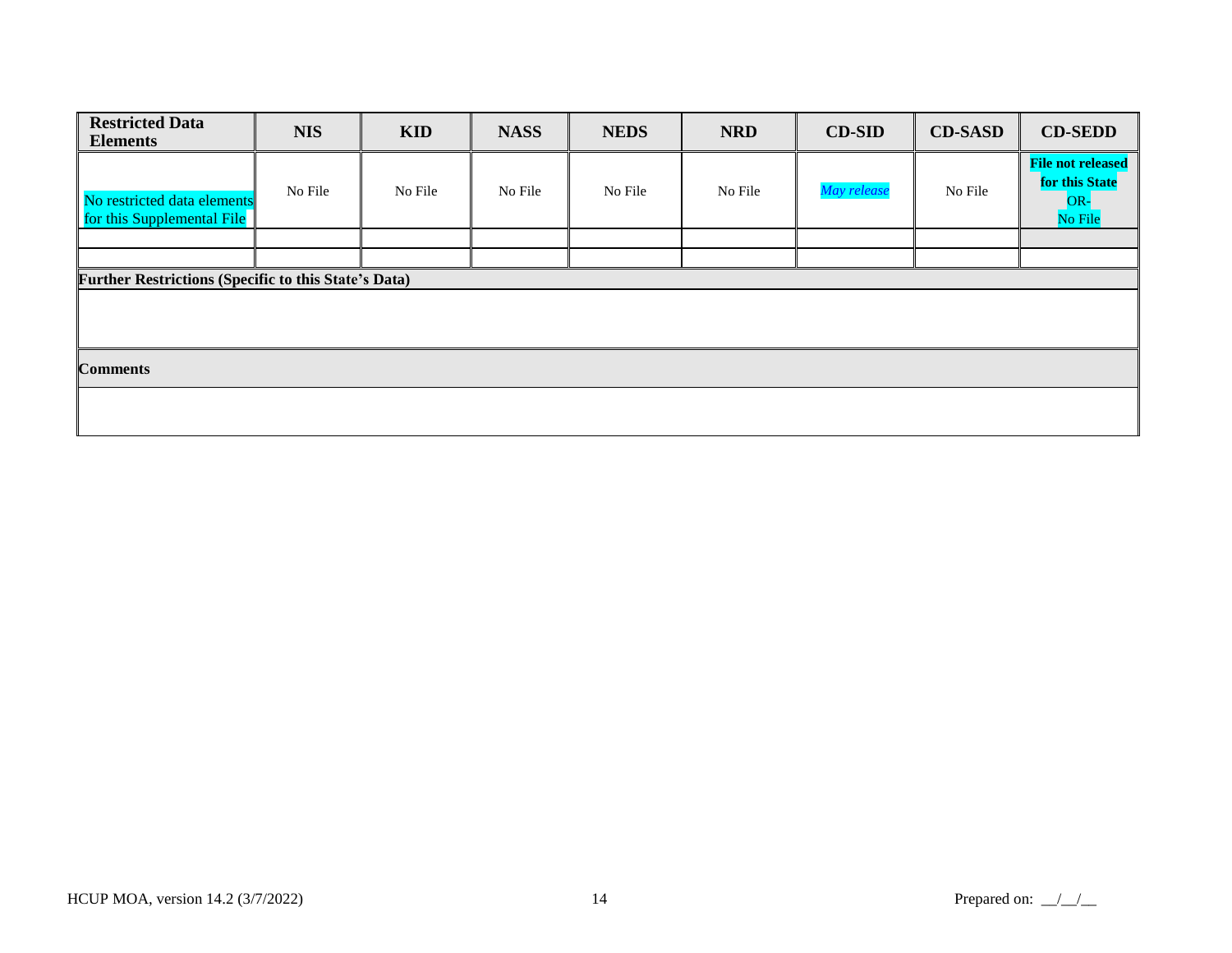# THIS PAGE LEFT BLANK INTENTIONALLY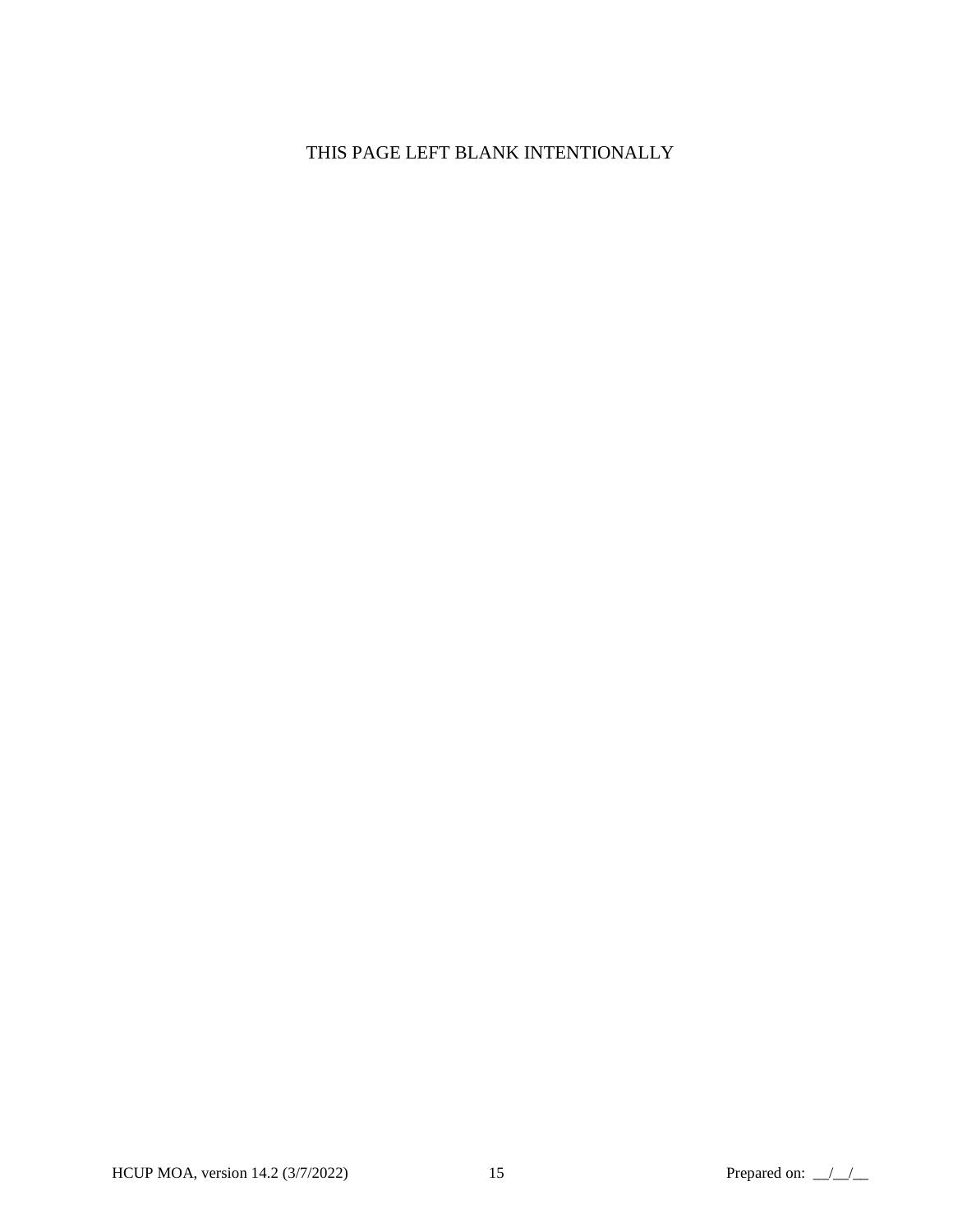### **V. AGREEMENT OF BOTH PARTIES**

Each person signing this Agreement hereby represents that he or she is authorized to enter into this Agreement by the organization for which he or she is signing.

This Agreement is voluntary and shall remain in effect until either party terminates the Agreement through written notification. Provisions of this Agreement may be waived or modified by an agreement in writing signed by the Data Organization and AHRQ.

The undersigned acknowledges these conditions and agrees to abide by them:

| By:                                                                        |                                               |                                       |        |                             |      |
|----------------------------------------------------------------------------|-----------------------------------------------|---------------------------------------|--------|-----------------------------|------|
| Data Organization Representative, Signature                                |                                               | Date                                  |        |                             |      |
|                                                                            |                                               |                                       |        |                             |      |
| By:<br><b>AHRQ</b> Representative, Signature                               |                                               |                                       |        |                             | Date |
|                                                                            |                                               |                                       |        |                             |      |
|                                                                            |                                               |                                       |        |                             |      |
| Data Organization Representative:                                          |                                               |                                       |        |                             |      |
|                                                                            |                                               | (Please Print)                        |        |                             |      |
| Name of Data Organization:                                                 |                                               |                                       |        |                             |      |
|                                                                            |                                               |                                       |        |                             |      |
| Address of Data Organization:                                              |                                               |                                       |        |                             |      |
|                                                                            |                                               |                                       |        |                             |      |
|                                                                            |                                               |                                       |        |                             |      |
| Telephone:                                                                 | Fax:                                          |                                       | Email: |                             |      |
|                                                                            |                                               |                                       |        |                             |      |
| <b>AHRQ</b> Representative:                                                |                                               | Jenny Schnaier, HCUP Project Director |        |                             |      |
| Name of Agency:                                                            | Center for Financing, Access, and Cost Trends |                                       |        |                             |      |
| Agency for Healthcare Research and Quality                                 |                                               |                                       |        |                             |      |
| 5600 Fishers Lane   Room # 07N33   Mail Stop # 7W41A<br>Address of Agency: |                                               |                                       |        |                             |      |
| Rockville, MD 20857                                                        |                                               |                                       |        |                             |      |
| 301-427-1442<br>Telephone:                                                 | Fax:                                          | 301-427-1430                          | Email: | Jenny.Schnaier@ahrq.hhs.gov |      |

These documents are made part of this Agreement by reference:

- 1. HCUP Data Elements: [www.hcup-us.ahrq.gov/partner/MOARef/HCUPdata\\_elements.pdf](http://www.hcup-us.ahrq.gov/partner/MOARef/HCUPdata_elements.pdf)
- 2. HCUP Data Security Plan: [www.hcup-us.ahrq.gov/partner/MOARef/DataSecurityPlan.pdf.](http://www.hcup-us.ahrq.gov/partner/MOARef/DataSecurityPlan.pdf)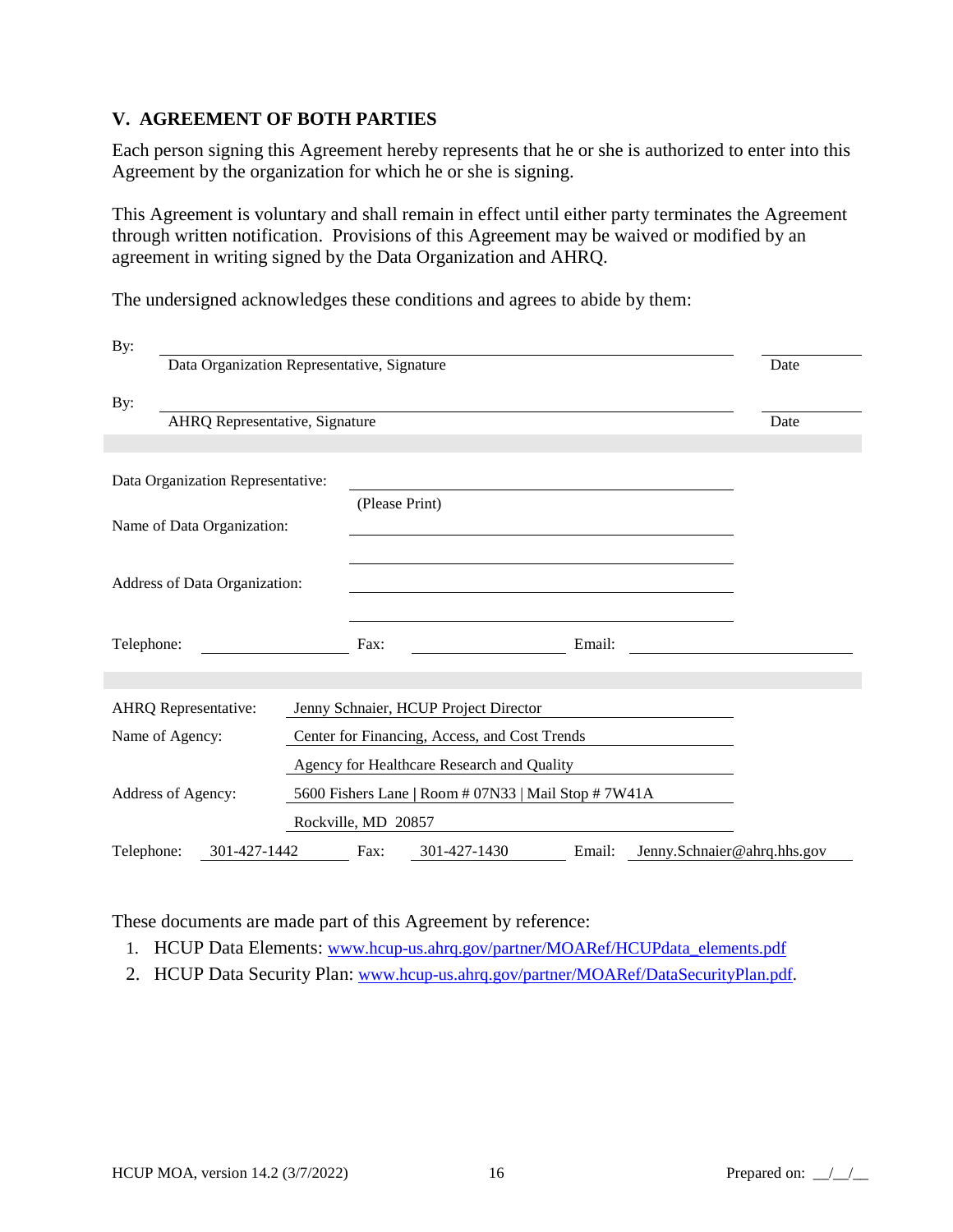# THIS PAGE LEFT BLANK INTENTIONALLY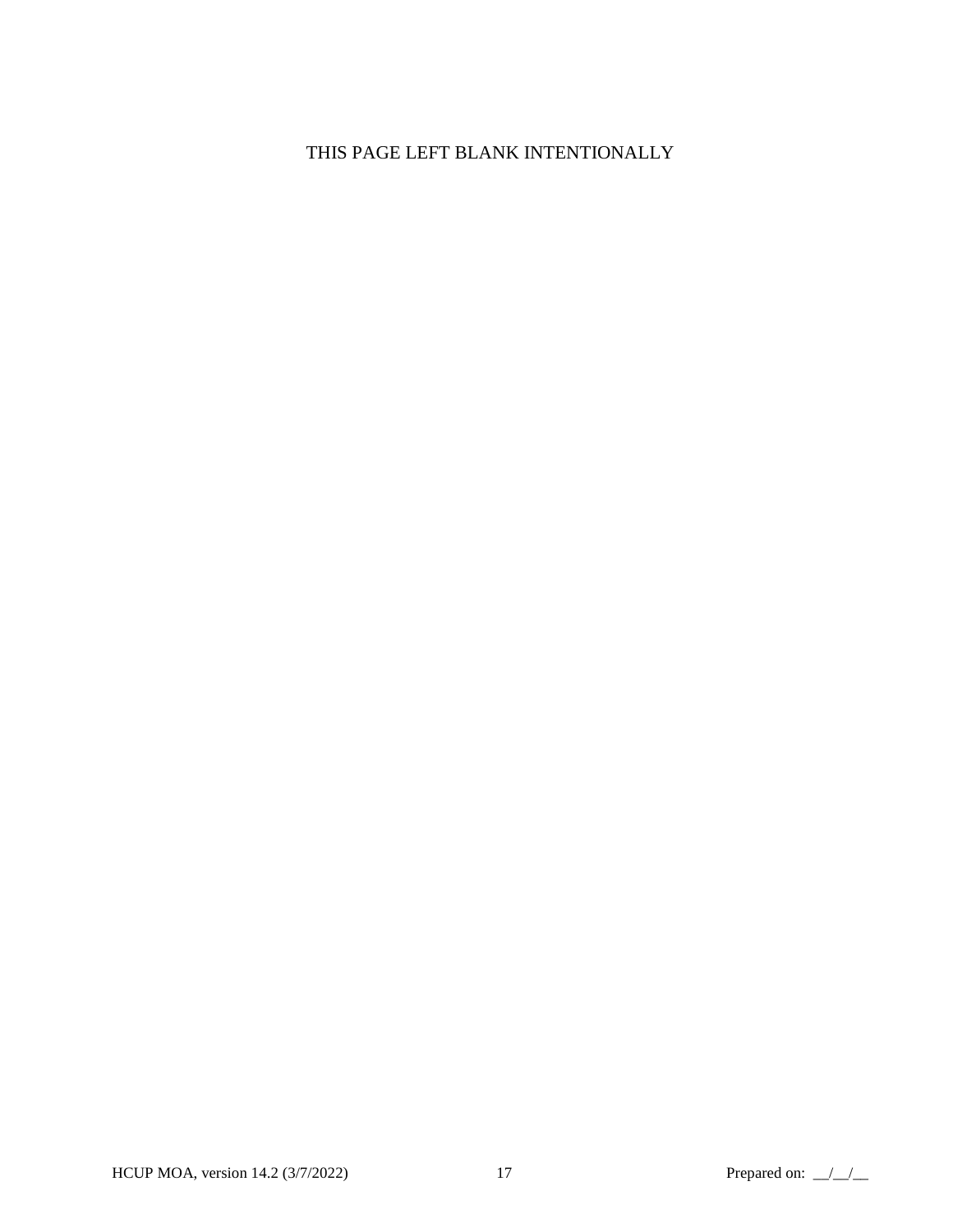### **VI. DATABASE PARTICIPATION** - **State Name**

| Approval of Database Participation supersedes previous approval on: |  |  |  |  |  |
|---------------------------------------------------------------------|--|--|--|--|--|
|---------------------------------------------------------------------|--|--|--|--|--|

#### Approved by:

| $\mathbf{H}$ . $\mathbf{H}$ | Print     | Title |
|-----------------------------|-----------|-------|
|                             |           |       |
|                             | Signature | Date  |

### *1. PROVIDING DATA FOR HCUP*

**THE DATA ORGANIZATION AGREES TO SUPPLY** for HCUP, in annual or more frequent periodic data sets, the following data types:

| Data Type                            | <b>Beginning Data Year</b>        |
|--------------------------------------|-----------------------------------|
| Inpatient Discharge Data             | <2008>                            |
| Ambulatory Surgery and Services Data | $<$ 2009>                         |
| <b>Emergency Department Data</b>     | $\langle$ Not requested $\rangle$ |
| Physician Data                       | $\langle$ 1998>                   |
| <b>Observation Stays Data</b>        | <1998>                            |

### *2. PARTICIPATION IN HCUP DATABASES*

**THE DATA ORGANIZATION AGREES TO** permit AHRQ to use the supplied file(s) for the development of the following HCUP databases:

| <b>Database</b>                                                   | <b>Beginning Data Year</b>                                                             |
|-------------------------------------------------------------------|----------------------------------------------------------------------------------------|
| National Inpatient Sample (NIS)                                   | $<$ 2008>                                                                              |
| Kids' Inpatient Database (KID)                                    | $<$ 2009>                                                                              |
| Nationwide Ambulatory Surgery Sample (NASS)                       | $\langle$ Not requested $\rangle$ $\langle$ 2016 (AHRQ may also<br>release back years) |
| Nationwide Emergency Department Sample (NEDS)                     | $\langle$ Not requested $>$ $\langle$ 2006 -earliest $>$                               |
| Nationwide Readmissions Database (NRD)                            | $\langle$ Not requested $\rangle \langle 2010 \rangle$                                 |
| Intramural State Inpatient Database (SID)                         | $<$ 2008>                                                                              |
| Intramural State Ambulatory Surgery and Services Databases (SASD) | $<$ 2009>                                                                              |
| Intramural State Emergency Department Database (SEDD)             | $<$ Not requested $>$                                                                  |
| <b>Intramural Physician Files</b>                                 | <1998>                                                                                 |
| <b>Intramural Observation Stay Files</b>                          | <1998>                                                                                 |

### *3. RELEASING HCUP CENTRAL DISTRIBUTOR DATABASES*

**THE DATA ORGANIZATION AGREES TO** allow AHRQ to release to authorized requestors, through the HCUP Central Distributor, the following restricted-access public release databases:

| <b>Database</b>                               | <b>Beginning Data Year</b>                                               |
|-----------------------------------------------|--------------------------------------------------------------------------|
| National Inpatient Sample (NIS)               | $<$ 2008>                                                                |
| Kids' Inpatient Database (KID)                | $\langle 1997, 2000, 2003, 2006, 2009, \rangle$                          |
|                                               | 2012, 2016, 2019>                                                        |
| Nationwide Ambulatory Surgery Sample (NASS)   | <not requested=""> &lt;2016 (AHRQ may also<br/>release back years)</not> |
| Nationwide Emergency Department Sample (NEDS) | $\langle$ Not requested $>$ or $\langle$ 2006 $>$                        |
| Nationwide Readmissions Database (NRD)        | $<$ Not requested $>$ $<$ 2010 $>$                                       |
| <b>Central Distributor SID</b>                | $\langle$ 1990> $\langle$ earliest>                                      |
| <b>Central Distributor SASD</b>               | $\langle$ 1997> $\langle$ earliest>                                      |
| <b>Central Distributor SEDD</b>               | $\langle$ Not requested $\rangle$ $\langle$ 1999 -earliest $\rangle$     |